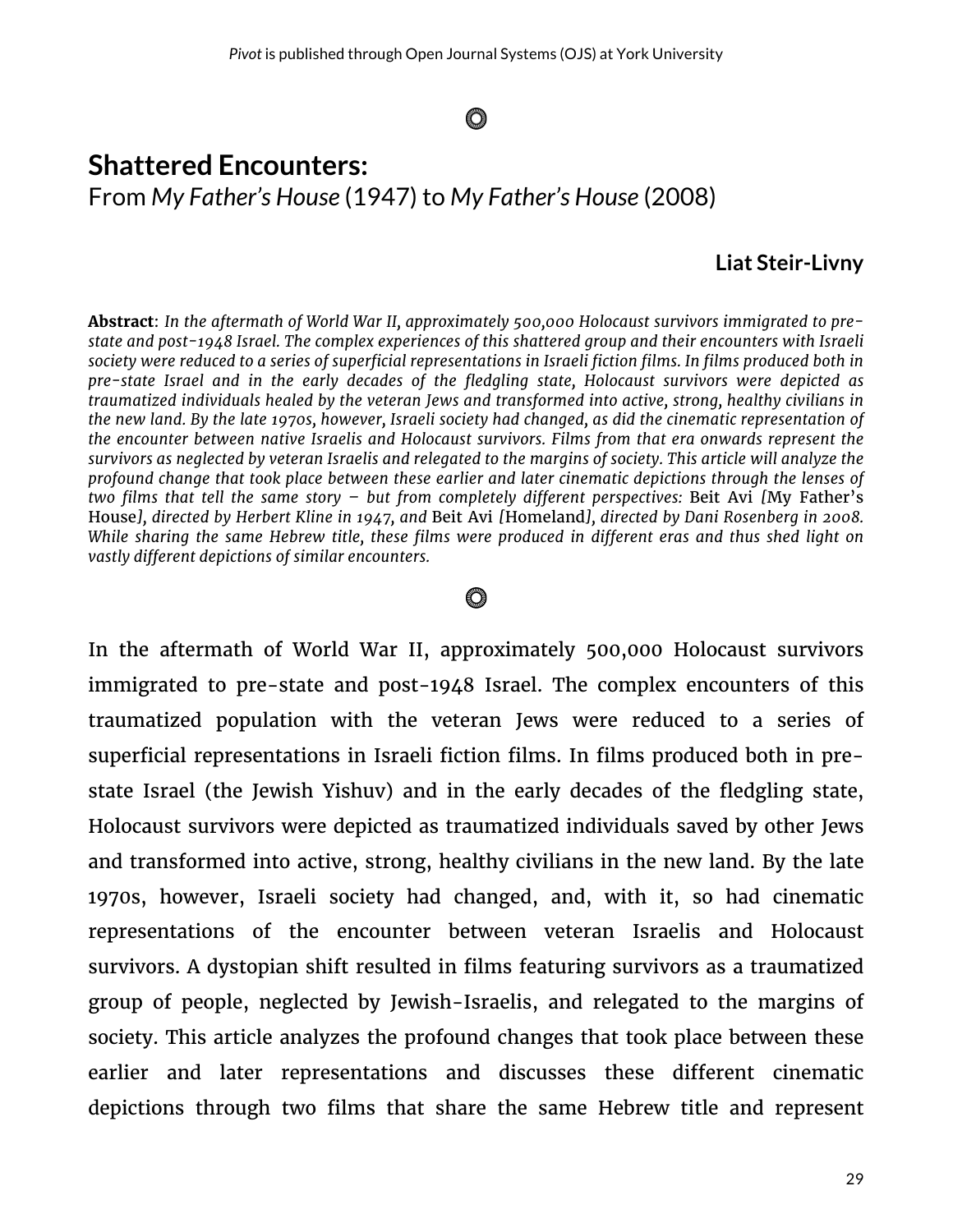Holocaust survivors' immigration to Eretz Israel, but from different perspectives: *Beit Avi* [*My Father's House*], directed by Herbert Kline in 1947, and *Beit Avi*  [Homeland], directed by Dani Rosenberg in 2008. The article will argue that each film's depiction of Holocaust survivors and their absorption process is influenced by the distinct era in which it was produced and the differing socio-political agenda of its directors; both portrayals, however, ultimately damage the image of the survivors.

## **Cinematic Representations from the Late 1940s until the Late 1970s**

The Zionist narrative, publicly cultivated during the 1940s and 1950s, viewed newly developing Jewish society favourably, as opposed to the old, maligned Jewish diaspora (see Shapira, "Denial"; Steir-Livny, "Comeback"). Rumours about the murders committed in Europe were cause for solemn mourning within the Jewish community in the Yishuv, during and especially after World War II. Shock was mingled with anguish and a desire to help the Holocaust survivors, but, both during and after the war, questions and doubts began to arise as to the response of European Jews to the Nazis during the Holocaust. Alongside the assistance in immigrant absorption that was offered, there were also reservations about the perceived passivity and meekness of the diaspora Jews in the face of Nazi horrors. In addition, veteran Israelis often wondered how the immigrants had survived, while six million Jews had perished. The answers to this question were sometimes problematic. As a result, the encounter between Holocaust survivors and veteran Israelis was complicated (Porat 379–96; Segev 101–69; see also Yablonka, "Contradictory"; Shapira, "Holocaust").

The cinema of the Yishuv and of Israel in its first decades was dominated by ideological considerations. Films that distinctively propagated Zionist ideals served as an artistic platform for an ideological outlook through which the Zionist establishment sought to display its political, economic, and national achievements. Most films focused on the Zionist struggle, the establishment of a Jewish state in Eretz Israel, and the model of the "new Jew." They were designed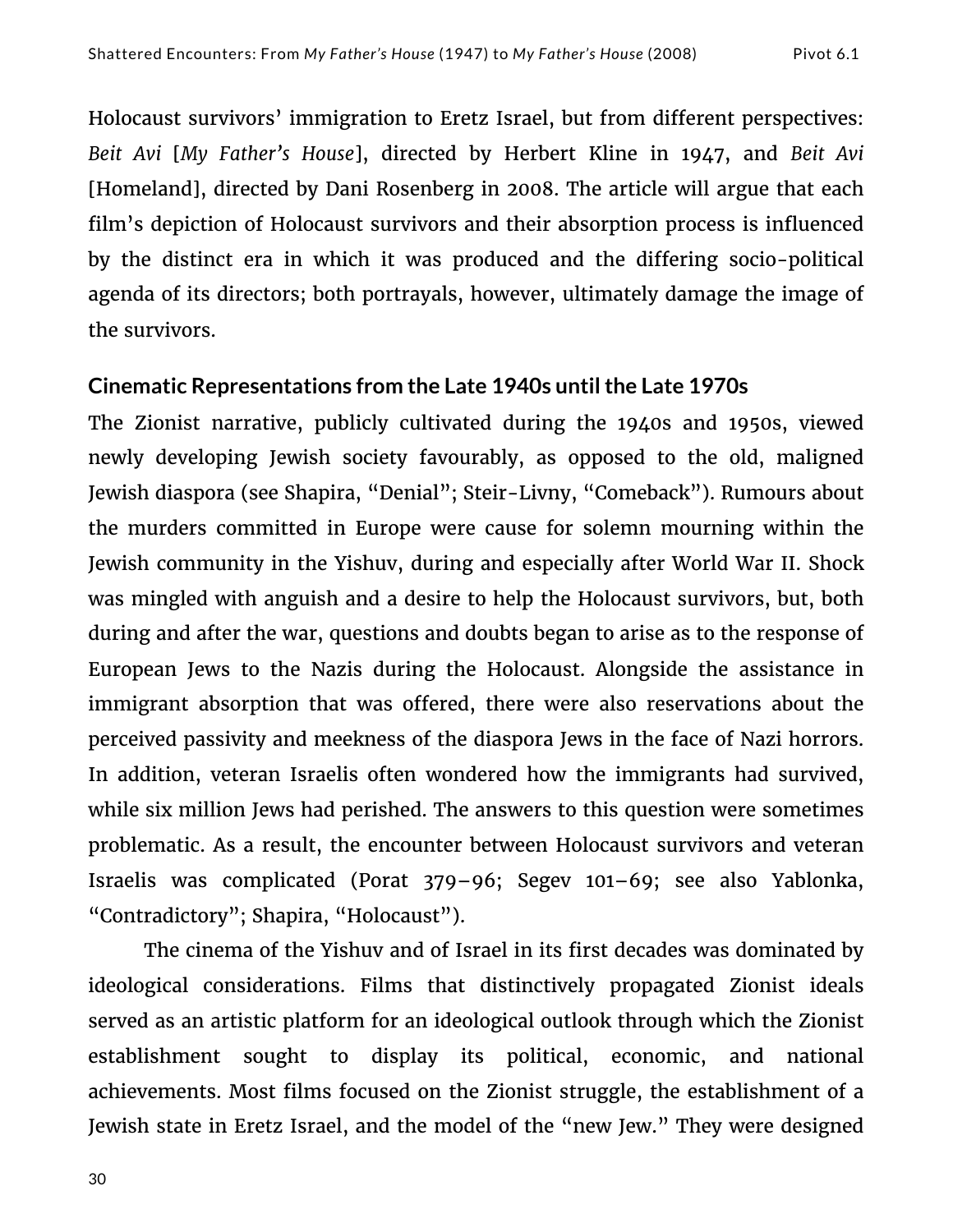to influence western audiences and to raise public opinion, support, and donations. To this end, a number of films were produced in English and then translated into myriad languages for worldwide distribution (Shohat 29–86; Gertz, *Different* 18–37).

Israeli films did not deal directly with the Holocaust but, rather, with its Zionist "lesson": the importance of establishing a Jewish state in the Land of Israel. As part of this goal, Holocaust survivors were reduced to a negative, homogeneous entity undergoing a successful transition thanks to the land, its healing powers, and its people. According to Nurith Gertz, in these films, the survivors' function was to "strengthen and define the male Hebrew identity" (*Different* 14), thereby undergoing a symbolic process which led "from death to revival" (19).<sup>1</sup> Zimmerman identifies three repeating themes common to films from the period: "repression of the atrocities the Holocaust survivors underwent, […] legitimation to pressure the survivors to act according to the Zionist code, […] [and] an ideological use of the Holocaust in order to justify Zionism" (57). In this way, Ilan Avisar argues, these films formed the basis of "the linkage between the Holocaust and Israel" ("Holocaust" 151); they "usually featured Holocaust survivors arriving in Israel as traumatized victims and being transformed to healthy, happy people thanks to the adoption and cultivation of Zionist ideals[.] [...] Thus the manifest compassion toward the victims came with a patronizing attitude that sought to project a new identity onto them" (153).

These films share a very similar format: they begin by focusing on the numerous problems of the survivors; represent them as stubborn, rebellious, introverted, and antisocial; and depict the mental breakdowns that some survivors experienced. At the end of the films, the survivors' problems and emotional issues are resolved, thanks, of course, to the great help of the veteran Jews. Only a few films of that era avoided this narrative, instead representing an encounter that did not end with integration: Henri Schneider's *Yonatan and Tali* (1953) portrays a

 

 $^1$  All translations from Hebrew are my own. Sources published in Hebrew are notated accordingly in the Works Cited.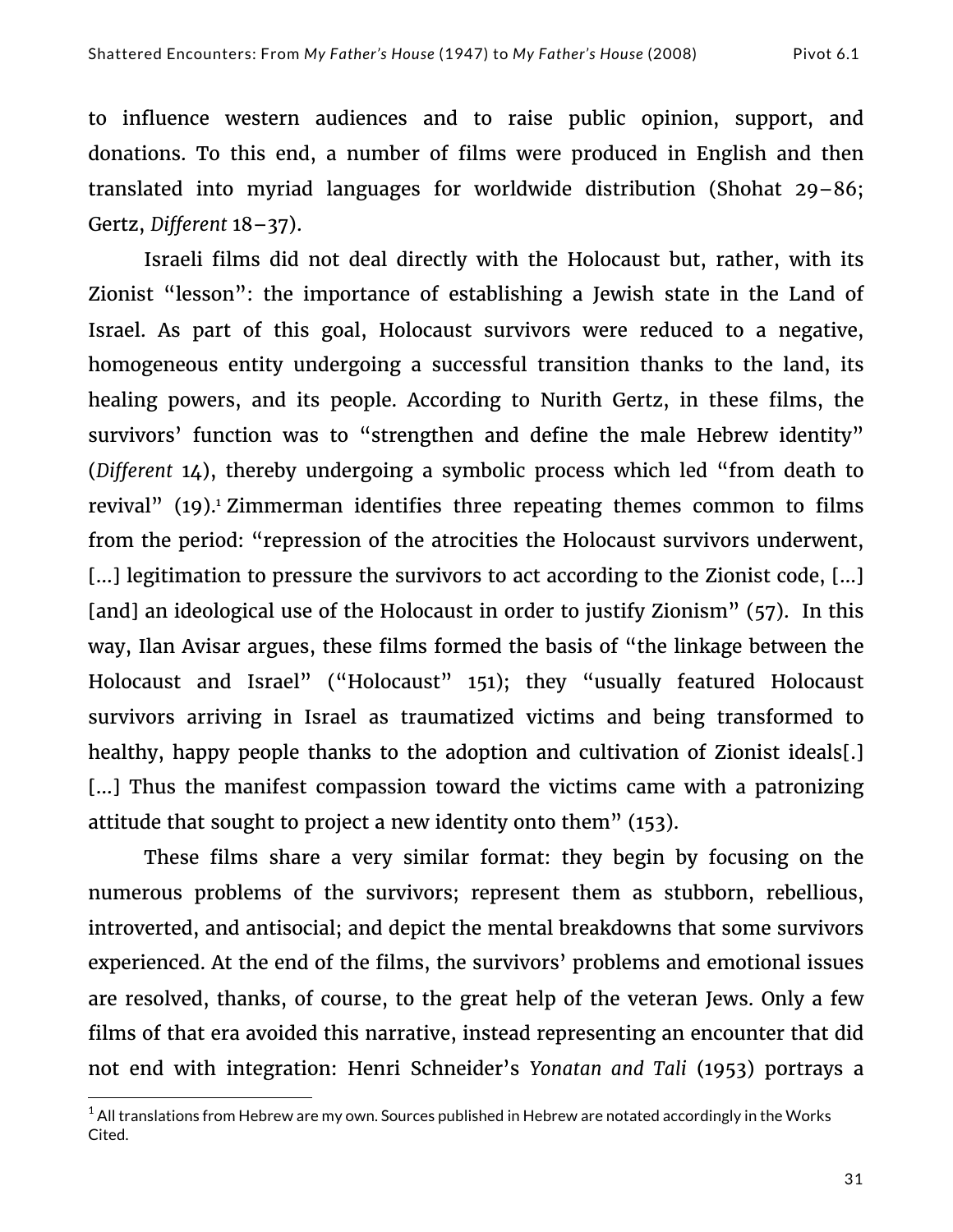mentally broken female survivor who sends her children to live on a kibbutz; Larry Frisch's *The Pillar of Fire* (1959) features a Holocaust survivor unable to function during the battles of 1948 and whose life is eventually saved by a kibbutz member (Steir-Livny, *Two Faces* 65–68).

## *My Father's House* **(Herbert Kline, 1947)**

*Beit Avi* [*My Father's House*], directed by Herbert Kline in 1947, was one of the first fiction films produced in the Yishuv after World War II. The film follows David, an eleven-year-old Holocaust survivor, as he searches for his father in Eretz Israel. Just before their separation during the war, David's father promises that the family will someday be reunited in the Holy Land, and, after surviving the Holocaust, David desperately searches for his parents in the hope that his father's parting words will come true. The film follows his quest, portrays his grief when he discovers that his parents have been murdered in the Holocaust, and depicts his eventual revival through the love of the Jewish Yishuv community.

Like other films from these decades, the film's discussion of the Holocaust is minimal. The audience understands that David's parents have been murdered and that Miriam, a fellow survivor, was forced into prostitution during the Holocaust. The camera also focuses several times on the number tattooed on David's arm. But the vast majority of the film deals with his absorption process in the Yishuv. Eretz Israel and its Jewish settlers are therefore the film's focus, and the Holocaust survivors become merely a cinematic tool used to emphasize the land's rejuvenation and the Jewish political claim regarding the importance of a Jewish state.

The Jewish National Fund (JNF), whose main objective was the development and building of the Land of Israel, produced and funded the film, and most of the film-related discussions at the time dealt with the way the Land of Israel should be portrayed. Meyer Levin's script was approved by Elias Epstein, the head of the public relations division of JNF, provided that its two main themes would be the Jews' struggle for an independent state and the Jewish pioneers' success in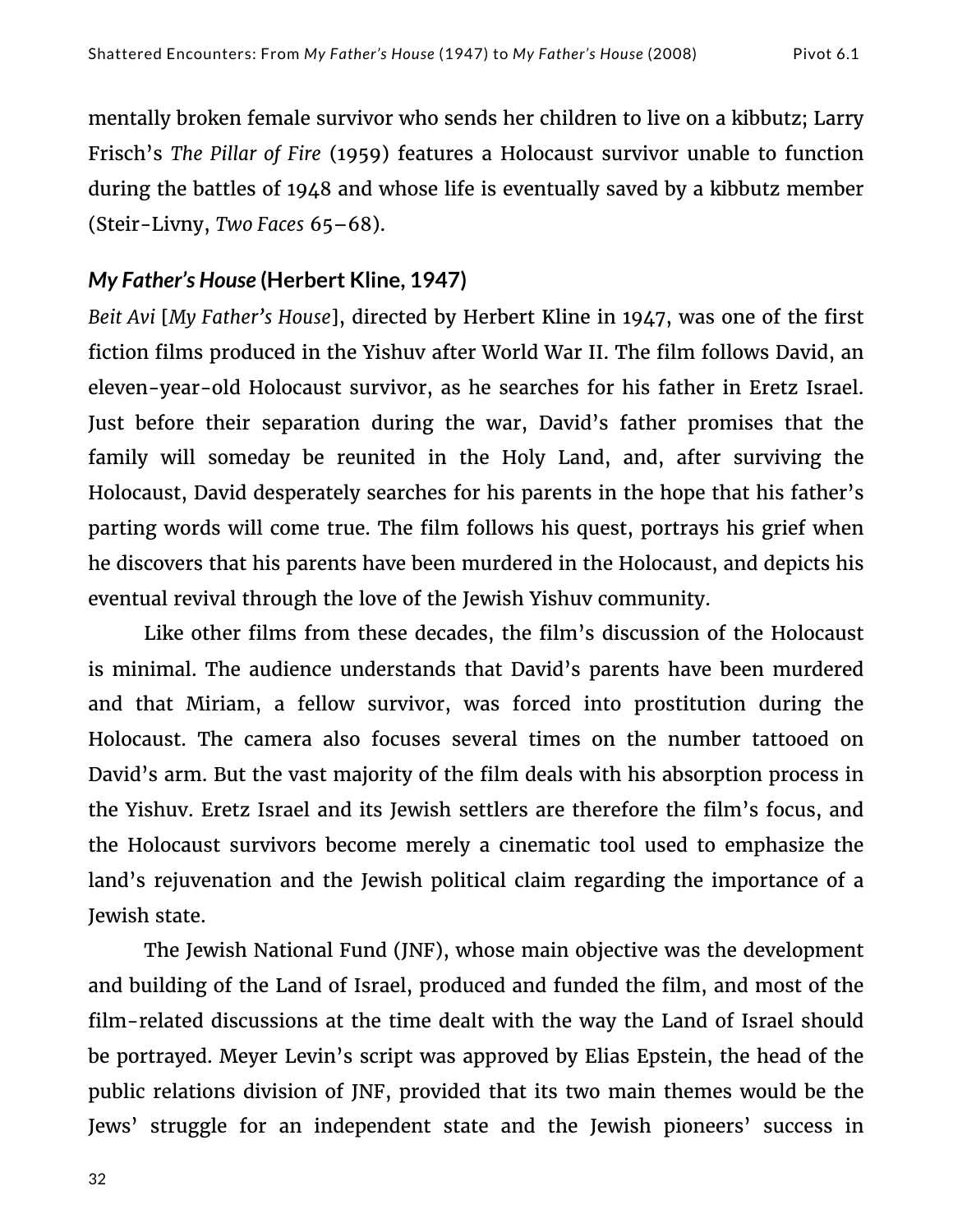making the land fertile and fruitful. David's story, therefore, is simply a cinematic excuse to demonstrate the development of the Jewish Yishuv. In the film, David roams the land, looking for his father, and, through his journey, the audience learns about different aspects of the Yishuv: the agricultural settlements (*kibbutzim*), industry (the Dead Sea factories), and culture (the Philharmonic Orchestra). The JNF's demands suited Levin's goal of glorifying Zionism (Levin 310–357; Kronish). The Jewish Yishuv is portrayed as a utopia, a sunny, flourishing landscape filled with fruit and happy children running naked in the grass – symbols of new life – all accompanied by a cheerful soundtrack.

This depiction of the Yishuv as a utopian sphere and perfect safe haven for Holocaust survivors resulted in a false representation of the Jews' relationship with the British authorities who ruled Eretz Israel at the time. Tensions with the British Mandate are not mentioned in the film; to the contrary, the British are portrayed as pleasant people who live in harmony with the inhabitants of the country and who even help David search for his father. Moreover, acts of Arab violence that both slowed and damaged the film's production are not evident, nor is there any hint as to the numerous demonstrations by the Arab League, who were opposed to any kind of film that glorified Zionism. Followers of the Arab Mufti, Haj Amin El-Husseini, had threatened Arab actors and forced them to withdraw from the cast. In another instance, the shooting of a scene in Jerusalem, in which the character of David is seen searching for his parents, was interrupted when an Arab salesman from a local store forced some Arab extras to stop participating "in this Jewish film." A riot broke out, and the crew had to stop filming and leave the location; it took several days for them to come back and hastily shoot the scene. A similar incident occurred when the crew attempted to shoot a scene in which David walks through an Arab village. The producers presented the residents of the village with sheep in exchange for allowing filming to take place, but, while shooting the scene, the village teacher caused mayhem.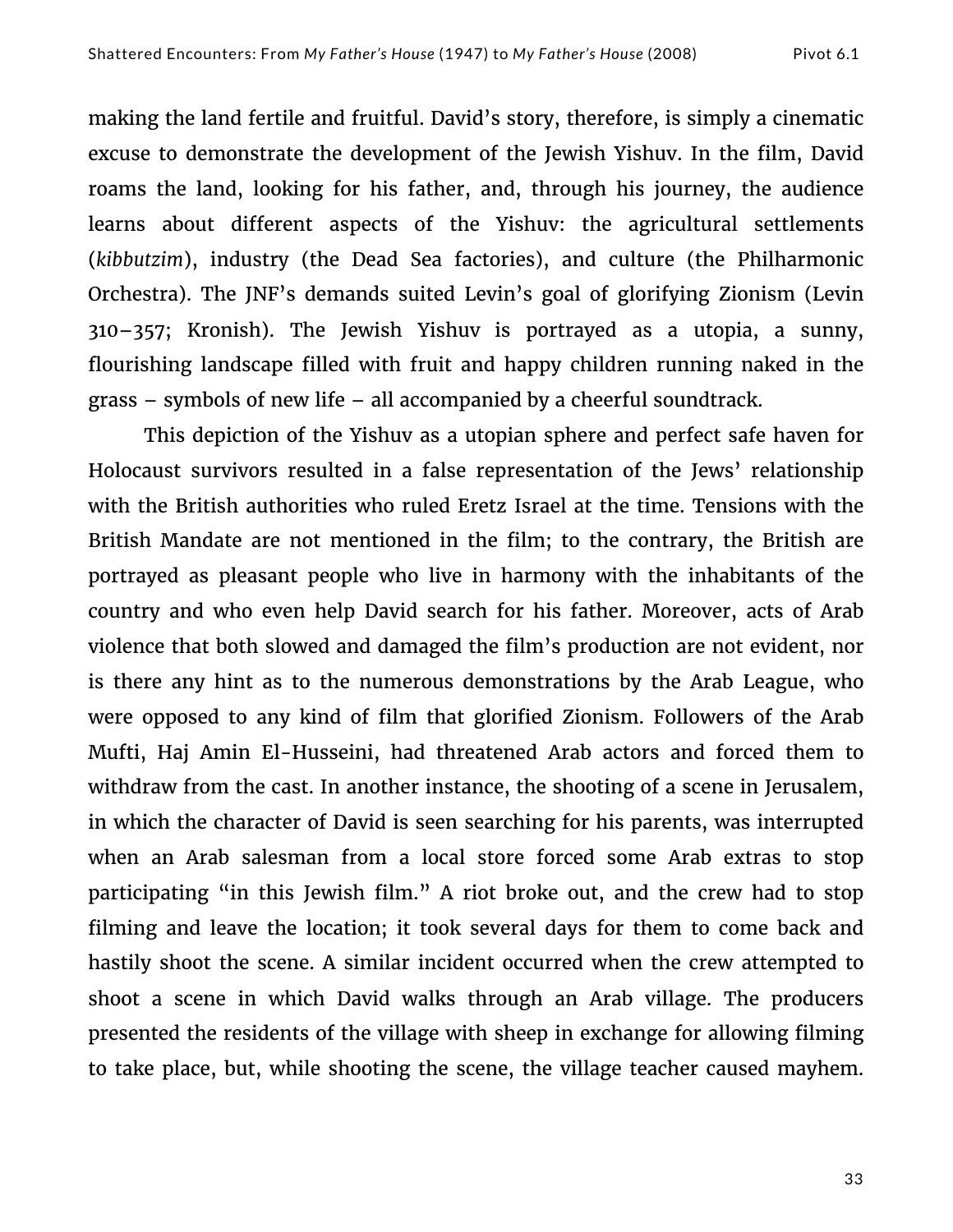Once again, crew members had to hastily conclude filming and flee the scene (Steir-Livny, *World* 33–34).

Epstein was of the opinion that the film should include no mention of the tension and violence, and Levin believed that a saccharine image of the Yishuv would have a more positive effect on American audiences. Kline, meanwhile, though very enthusiastic about the Zionist project, held an opposing view, since he wanted his film to be realistic. Many disputes took place between Kline and Levin during production; in the end, however, Kline had no choice but to acquiesce to Epstein and the JNF's point of view, as they were financing the film. Therefore, the violent disputes between Jews and Arabs, even those that influenced the production of the film itself, are not reflected in *My Father's House*. On the contrary, the film includes scenes in which David befriends an Arab boy and visits his village, and Arabs are shown serenely riding their camels, a natural part of the scenery.

As in many other films of that time, the Holocaust survivor protagonist is portrayed in the beginning of the film as disengaged and peculiar. David's arrival in his new country is marked by difficulty in understanding his surroundings, and even seemingly simple things become complex. Unable to answer a kibbutz member's question about his father's name, David replies, "I've always called him Dada, and Mammy called him 'dearest.'" He is portrayed as being unstable; he neither works nor studies; and, even though the kibbutz members try to help him assimilate, he is unable to do so. They therefore decide to send him to Shfia, a children's home where most of the children are orphaned Holocaust survivors like David. But, even there, he fails to fit in. After being involved in a violent fight with a child who claims that his parents are dead, David, refusing to believe the bitter truth, runs away.

David roams many different parts of the country, eventually arriving at the Jewish Agency office in Jerusalem, which maintains lists of the Jews who were murdered by the Nazis. The agency's clerks compassionately try to avoid David's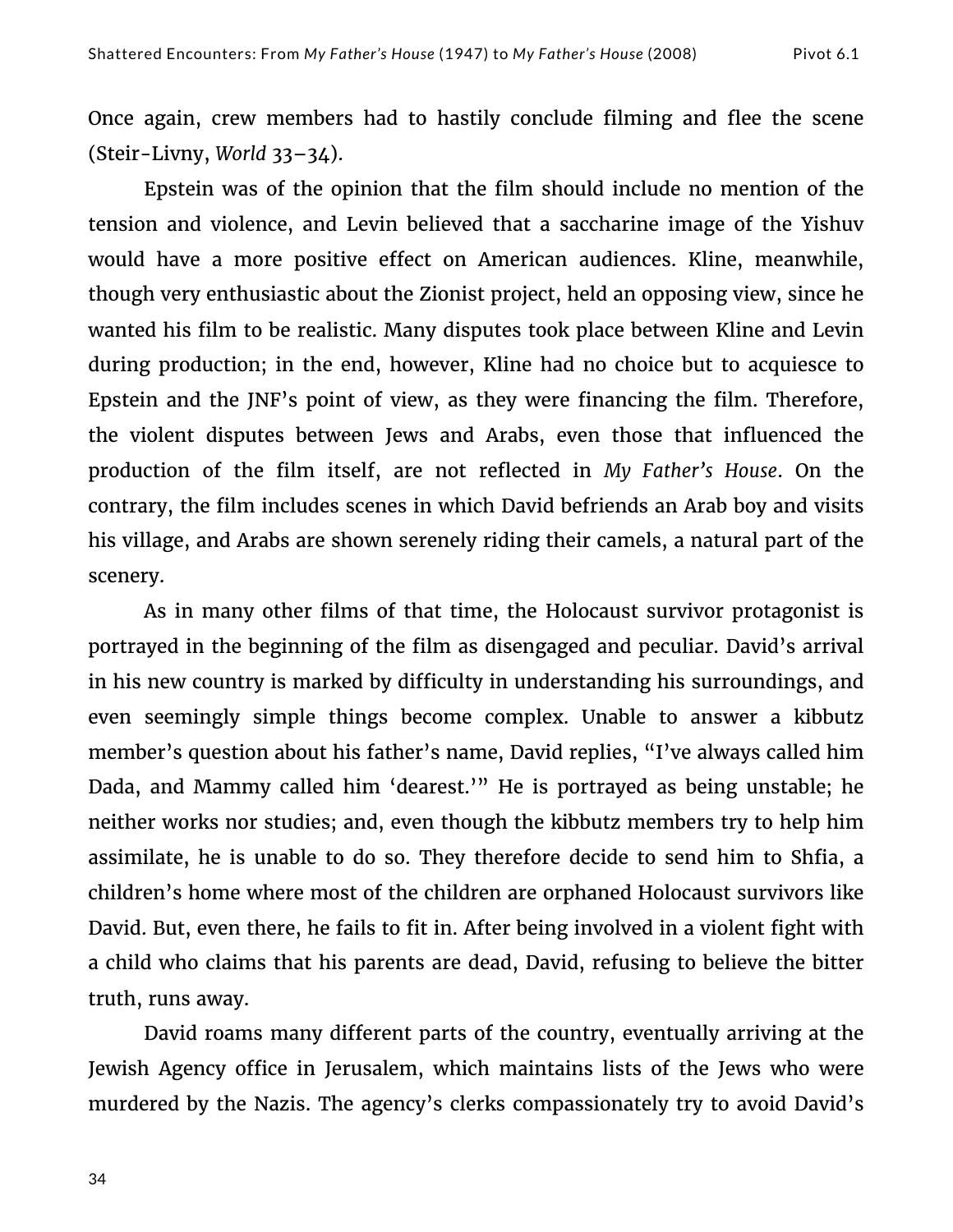questions, as they are reluctant to tell him that his parents are among the murdered, but he realizes the truth anyway. "If you haven't found them, they are dead!" he screams, running outside and collapsing on the sidewalk. When he regains consciousness, it is apparent that he has suffered a mental breakdown and has regressed to infancy; he mumbles, sucks his thumb, and is unable to speak or walk. While hospitalized in a mental institution, David hallucinates, seeing his parents in the form of a fellow survivor, Miriam, and a kibbutz member named Abraham, who visit him. The regression to infancy that David experiences is a defense mechanism, since, as an infant, he cannot properly experience grief (Levin 310–57).

Films of that era portrayed female Holocaust survivors as either unfit mothers, mentally ill, forced into prostitution, or using their sexuality to survive. In most of these films, the women undergo a purifying change, a transformation that enables them to become a part of Jewish society in the Land of Israel, thanks to the love and sensitivity of the native Israeli community. By the ends of these films, female Holocaust survivors are portrayed as modest and asexual; in some cases, they become mothers (Gertz, *Different* 28–30). In the beginning of *My Father's House*, Miriam, the survivor who accompanies David to Palestine, is detached. She never smiles and keeps to the margins of kibbutz society. In one scene, she confesses to Abraham that she was one of many Jewish women who had been forced into prostitution. Although historical accounts point to the prevalence of war-time rape, the Nuremberg Laws of 1935 forbade sexual contact between Nazis and Jewish women. Historians have been unable to establish the extent of the sexual abuse of Jewish women by Nazis, Nazi collaborators, and even other Jews (see Heineman; Levenkron). Nevertheless, sexual abuse and the prostitution of Jewish women as a means of survival were represented in Israeli culture and cinema as historical fact and as an extensive phenomenon (Zertal 233–34; see also Steir-Livny, "Threefold").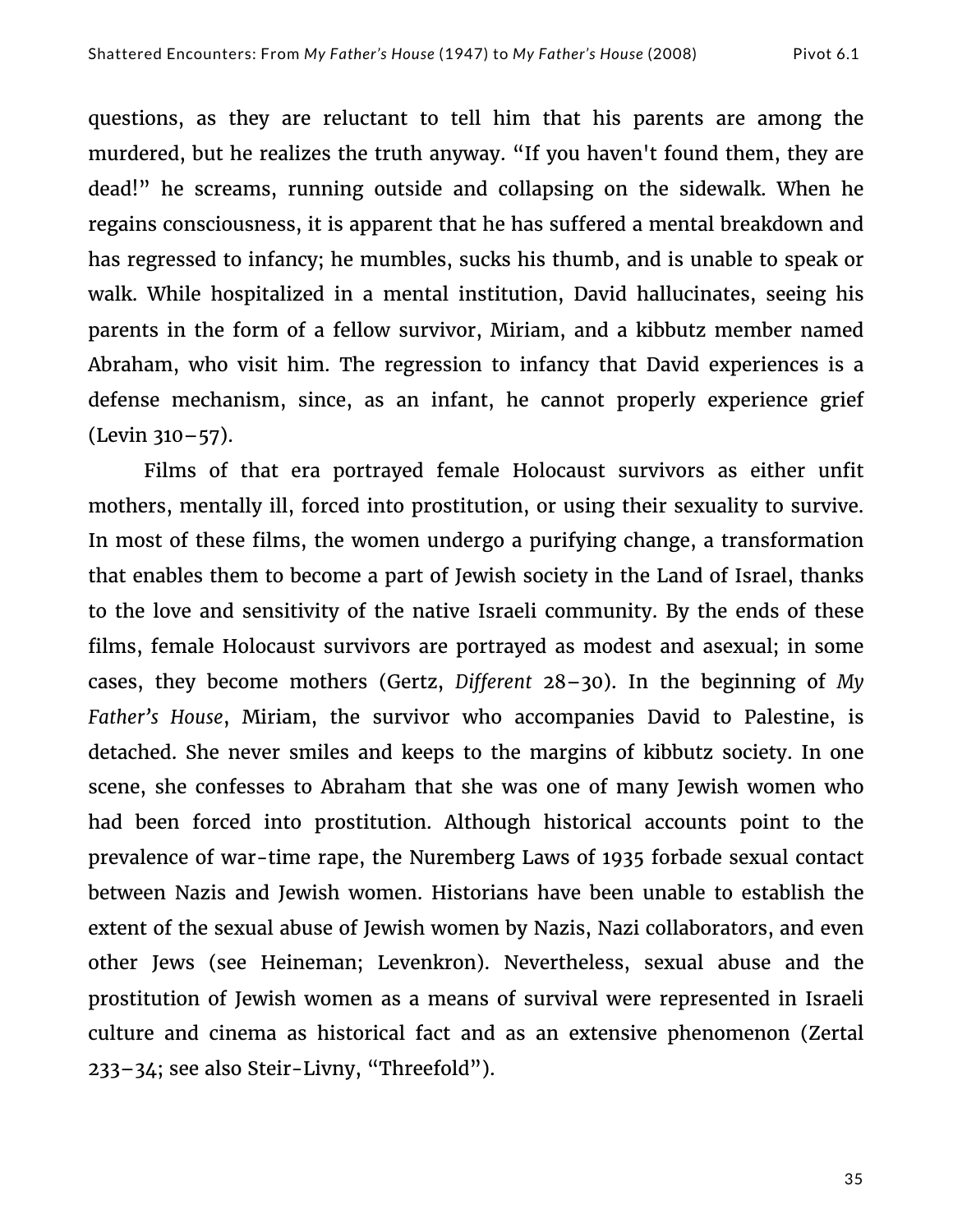Even as the film depicts kibbutz members trying to help the survivors adjust to their new lives, Miriam decisively announces that every survivor should be treated like "a sick person," thus perpetuating the generalization that all Holocaust survivors were mentally ill. These negative images were aimed at glorifying the veteran "new Jews," who were portrayed as the complete opposite of the survivors. The film features low angles that elevated the Jews of the Yishuv as they tame the land, build new settlements, and nurture the younger generation. Many of the male "new Jew" characters in the films of that era were handsome young men, shown intensely working the soil. In *My Father's House*, this figure is best represented by Abraham, the handsome young kibbutz member who helps David and Miriam adjust to their new surroundings. He accompanies David during his nervous breakdown and also has a relationship with Miriam, thus expiating her past and "purifying" her for future motherhood (Gertz, *Different* 19).

Historical research, especially that of the past three decades, has described a complex relationship between Holocaust survivors and the Jews of pre-state Israel. The collisions, of course, do not appear in *My Father's House*, since they had no place in a film which glorified Zionism and represented the Land of Israel as the only place for Holocaust survivors. The Jews of the Yishuv are represented one-dimensionally as generous, sensitive, and ready to help the survivors. According to the films' narratives, survivors are transformed into useful citizens only because of the aid given to them by the native Jews, without which they would have remained on the fringes of society.

At the end of the film, the kibbutz members establish a new settlement and agree to accept David, in spite of his mental state. When David arrives at the new settlement, he is miraculously "cured": he is able to walk again, regains his strength, talks and communicates like other children his age. As he embraces Abraham, the veteran kibbutz member explains that, in the new settlement, they have found an ancient stone with the name Halevi on it. "It is my family name!" David proclaims excitedly. Abraham and Miriam explain to David that Eretz Israel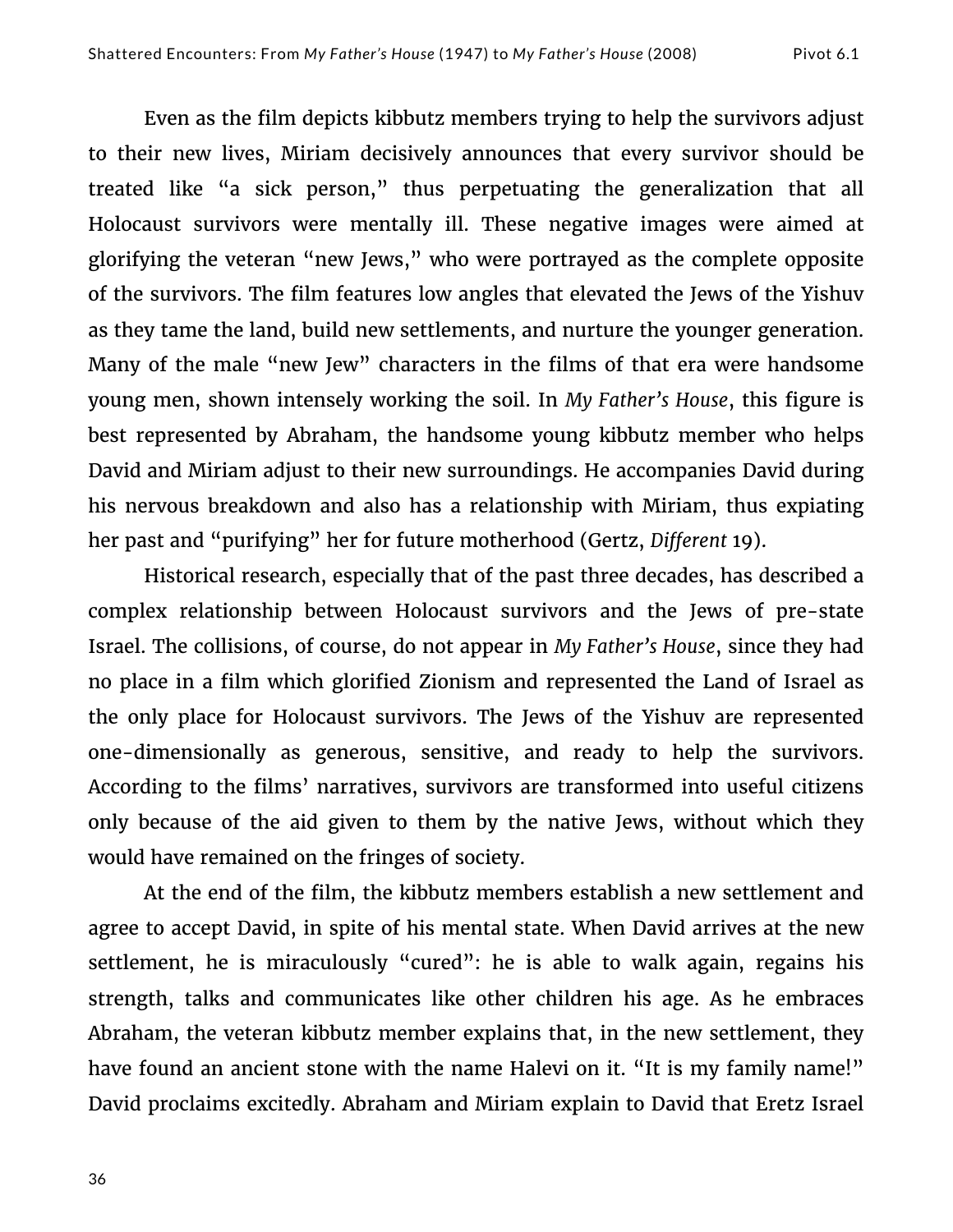is the land of all of his fathers. In the closing scene, as he gazes at the horizon, David acknowledges that it is "the land of my father Israel." The name of his new adoptive kibbutz father, Abraham, echoes the name of the biblical Abraham, father of the nation. The name of his murdered father is also the name of the forming state. Therefore, although David has lost his personal family, he has symbolically gained a collective family and a collective father, a realization which heals him. This conclusion represents a happy ending to the story of the Holocaust survivor: through the narrative format of collapse, regression, and rebirth, Levin erases David's past and gives him a fresh start as a new and pure Zionist. It provides closure that carries a clear political Zionist message – that Jews need their own state in Eretz Israel in order to rehabilitate the shattered Holocaust survivors currently in displaced persons camps in Europe with nowhere else to go. This representation, however, ignores the initiative and strength of the survivors themselves, in order to reinforce the political message that only Zionism – the land and its people – can save and heal survivors. The subtitles that appear at the beginning of the film declare, "What you are about to see is reality. […] [The Yishuv's Jews] asked that the film represent their life as it is. And we've promised that we will present this truth." These statements transform the film from a fictional narrative into historical documentation of Holocaust survivors and their rehabilitation in the Yishuv.

Cracks in this utopian narrative began to appear in Israeli cinema in the 1960s. The 1961 Adolf Eichmann trial changed the perception of the Holocaust in Israel and exposed Israelis to numerous testimonies which highlighted the complexity of the Jewish predicament during the Holocaust (Yablonka, *State* 175– 214). The films produced in the 1960s and 1970s, however, imply that the change was neither immediate nor particularly drastic. In the few films produced during those decades that dealt with Holocaust survivors, the negative stereotypes persisted, though some changes were made in the cinematic representation of the absorption process. Instead of the transformative process evoked during films of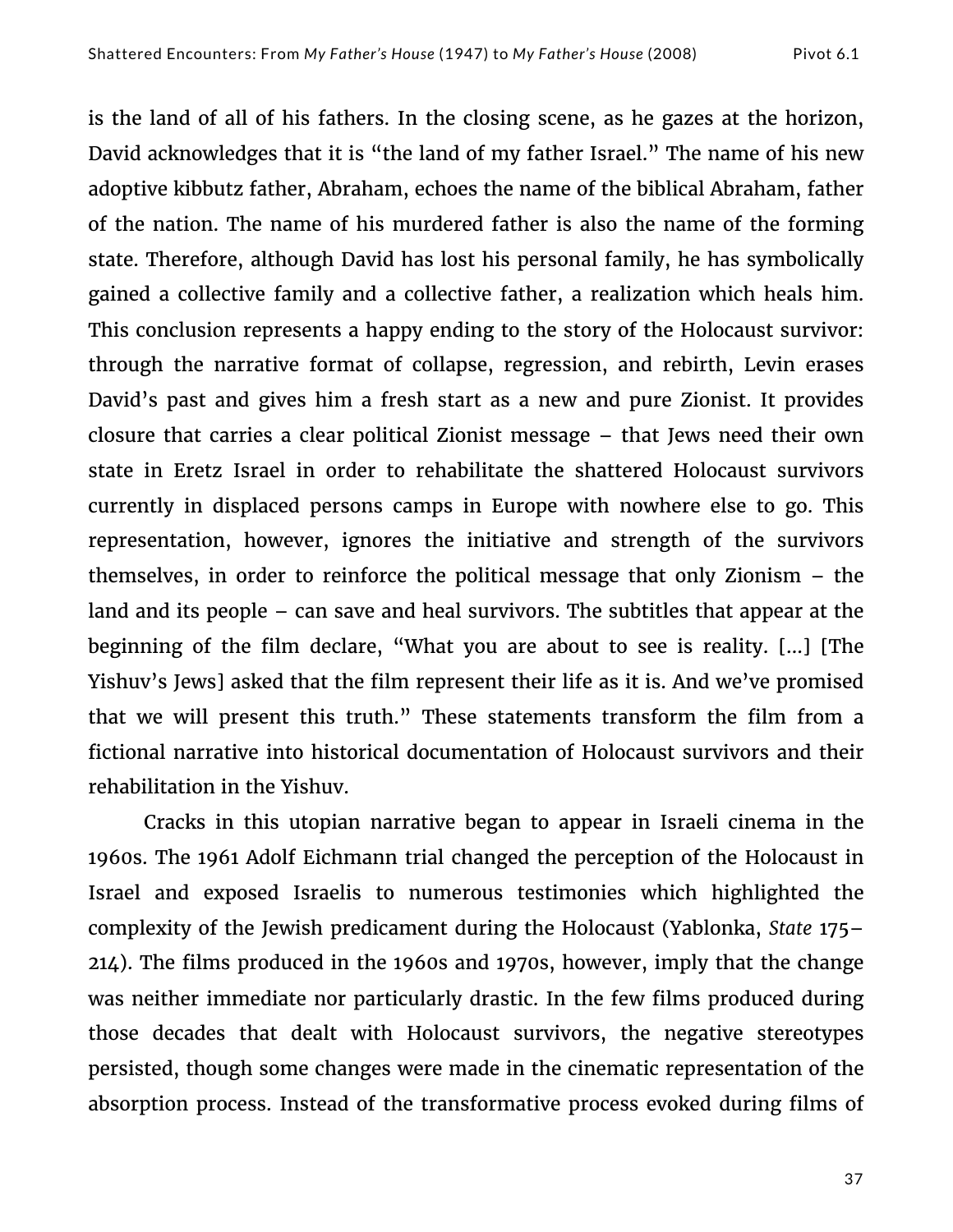the 1940s and 1950s, survivors in films from the 1960s and 1970s did not undergo dramatic change and were not always assimilated into society (Steir-Livny, *Two Faces* 69–95). For example, Natan Gross's *The Cellar* (1963) – tellingly, the only fiction film directed by a Holocaust survivor – follows a survivor who fails to integrate and instead lives on the margins of society, compulsively reliving his memories (Gross 98–99).

## **The Cinematic Representation of the Encounter from the Late 1970s**

From the late 1960s through to the late 1970s, the Labour Party, which had governed the Jewish Yishuv since the 1930s and governed Israel since its establishment, underwent a period of crisis. Many factors, among them the Yom Kippur War of 1973 and subsequent corruptions discovered in the Labour party, expedited the fall of the moderate Left. The rise to power of the right-wing Likud party in 1977 marked the first time that the Left was ejected from political power hubs in Israel. Gertz maintains that, as right-wing attitudes spread throughout the Israeli public, the Left lost its influence on the political establishment but increased its dominance in other fields, such as intellectual life, art, literature, and the academy (*Motion* 175–288). The 1982 and 2006 wars in Lebanon, the first and second intifadas<sup>2</sup> of 1987 and 2000, and the various military operations since then further entrenched this tendency to critique. Culture became the mouthpiece of a disappointed left wing and of radical left-wing circles, who used it to voice their disillusionment over Israel's state of affairs.

These many changes in Israeli society also resulted in the emergence of post-Zionist research that examined the first decades of Israel in a harsh and critical light. These researchers oppose, among other issues, the utopian Zionist narrative regarding the absorption of Holocaust survivors and offer a conflicting, dystopian account in which the native society is represented as cruel, violent, and

 

 $^2$  Intifada, an Arabic word that means "to shake off," describes a violent civil uprising against the Israeli government in the occupied territories (the territories occupied by Israel during the Six-Day War of 1967), specifically territories in which many Palestinians live (the West Bank and Gaza). The term "occupied territories" is mainly used by those on the Left, while most on the Right view these territories as an integral part of Israel.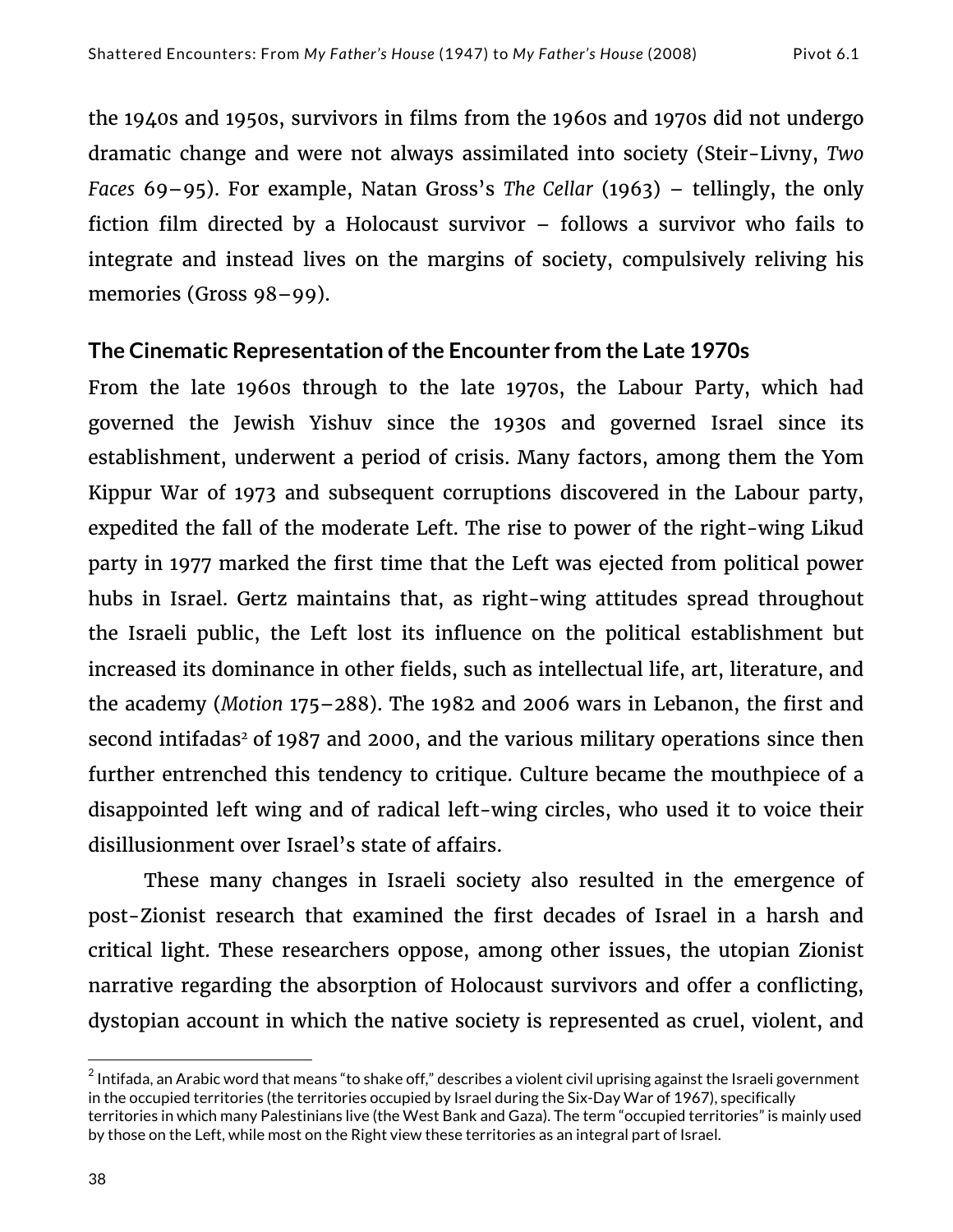indifferent towards the survivors and their difficulties (Zertal 237; Grodzinsky 167–224). This group of researchers also opposes the Zionist narrative regarding the 1948 war.

On the eve of the 1948 war, approximately 600,000 Jews and 750,000– 900,000 Arabs were living in Israeli territory. During the war, 600,000–700,000 Arabs went into exile, some having fled while others were evicted by the army. The war ended with a series of separate ceasefire agreements between Israel and each of its Arab neighbours. After the war, the Arabs' situation in Eretz Israel was far worse than at the time of the United Nations' November 1947 partition plan: what remained was a small and separate Arab public, lacking all social institutions and political power. Jewish Israelis refer to the 1948 war as the war of independence, while Arabs refer to it as the Nakbah – that is, "disaster" or "catastrophe" (Kimmerling and Migdal 115–42; Morris 382–96). The Zionist narrative asserts that the war was initiated by the Arabs' refusal to accept the UN partition plan, and it testifies to violent and brutal acts committed by Arabs towards Jews during the war. It also notes that Arabs were in the minority after the war not only due to being expelled but also because many had fled, promised by their own leaders that they would soon return safely "after the Jews were destroyed" (Gelber 466–80). Post-Zionist researchers from the 1980s onwards, however, oppose this narrative of the 1948 war. Their varied critiques take aim at the Zionist forces, claiming that many or most Arabs were expelled (Morris 382– 96; see also Kimmerling). Others assert that the Jews acted brutally during the war or committed an ethnic cleansing of the Arabs (Pappé  $48-68$ , 106–25)

Israeli cinema from the late 1970s, which became the mouthpiece of the Left and extreme Left, mostly presents these post-Zionist attitudes. Films produced from the late 1970s onwards that represent the Jewish–Israeli–Palestinian conflict can be divided into two groups: (1) films that find similarities between the two national traumas (the Holocaust and the Nakbah) and treat both Arabs and Jews as victims; and (2) films that voice the post-Zionist charge that Arabs became the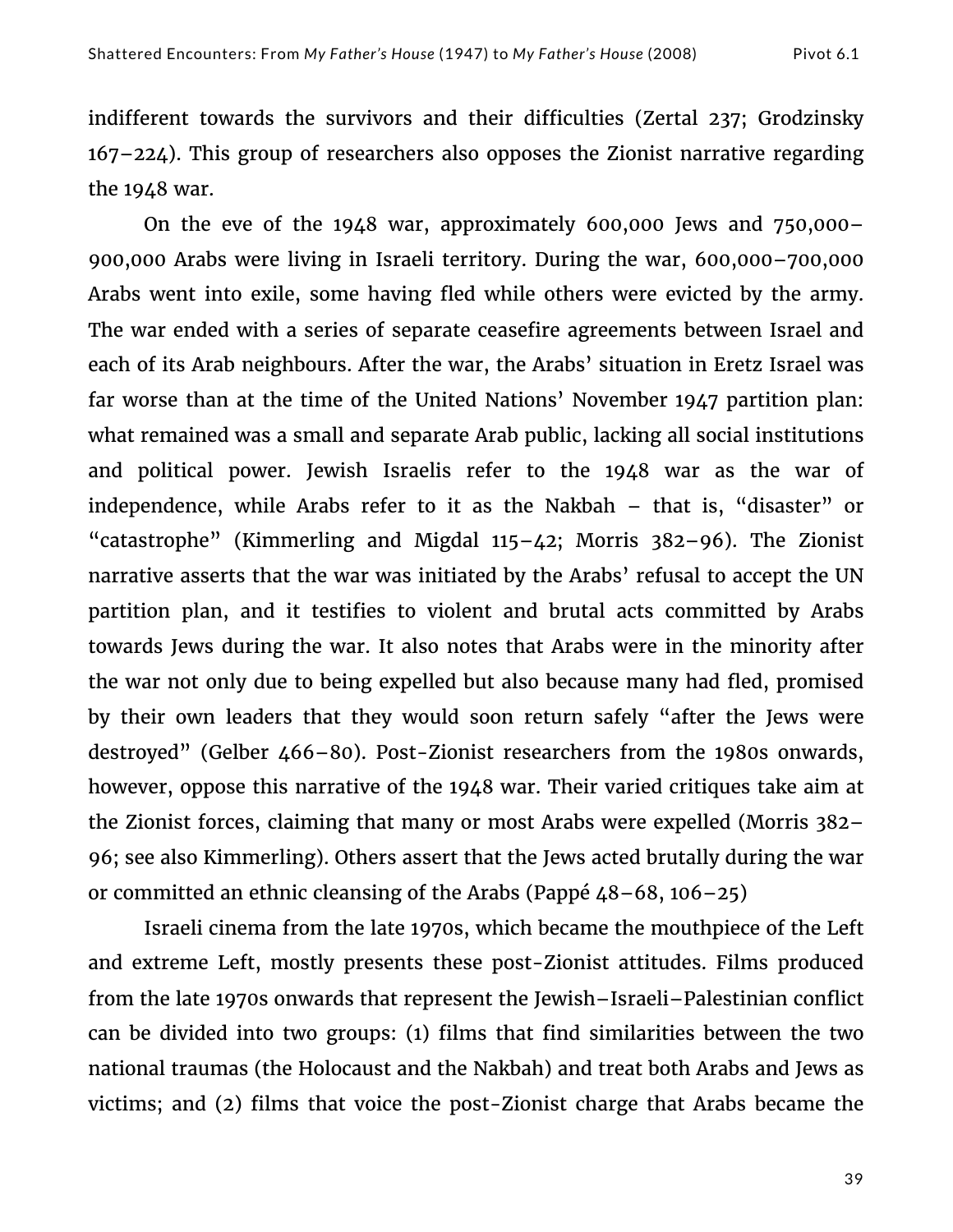victims of the Zionist regime, with some even labelling Zionism's representatives as the "new Nazis," while the Arabs are represented as victims of a trampling ideology (see Meiri; Shohat 234–66; Gertz and Munk 112–68).

#### *My Father's House* **(Dani Rosenberg, 2008)**

In the Zionist narrative of the 1940s and 1950s, the image of the Holocaust survivor was used to glorify the achievements of Zionism. Israeli fiction films from the late 1970s onwards also represented Holocaust survivors, but the purpose was inverted: survivors were used to criticize the erosion of the Zionist ethos. Unlike films from the 1940s and 1950s, these newer films depicted Israeli society as difficult and violent, unscrupulously using Holocaust victims and relegating them to the margins of society. Dani Rosenberg's *Beit Avi* (2008) – which directly translates to *My Father's House* but was distributed abroad under the title *Homeland* – reflects this trend. The film, which began as a short graduation project for the Sam Spiegel Film and Television School, tells the story of Lolek, a Holocaust survivor who, upon arriving in Israel during the 1948 war, is sent directly to a desert military outpost where he meets another survivor, Minz, who is in charge of the stand. The pair develops a destructive relationship, which leads to a tragic ending.

This film, which has the same Hebrew title as Kline's 1947 film, is not a remake. Rather, it employs the same title and theme of the earlier film – that is, the encounter of Holocaust survivors with the Jewish society in the Land of Israel in the late 1940s – to tell a markedly different story. The title thus rings with irony, a cynical homage to Kline's work and the utopian representations that abounded in Israeli cinema of that period. The Israel portrayed in Rosenberg's *My Father's House* is not a new home for Holocaust survivors but, rather, an extension of a horrible past, which turns Israel into a dystopian space filled with subtextual insinuations equating Zionism with Nazism.

The inspiration for Rosenberg's project, which he eventually developed into a forty-minute film, was a photo from 1948 of his grandfather, a Holocaust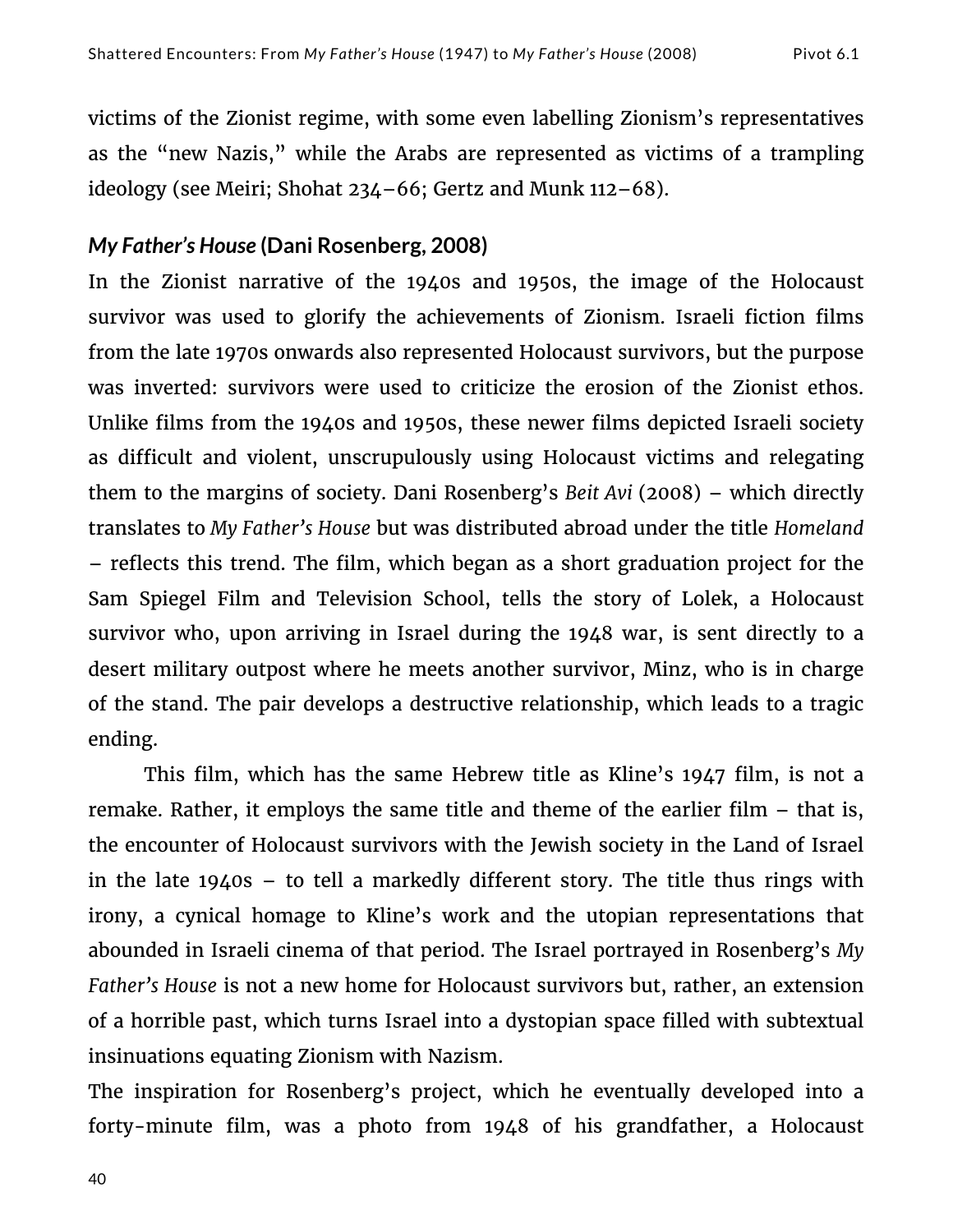survivor, who was drafted immediately upon arriving in Eretz Israel. Rosenberg, a third-generation Holocaust survivor, says: "You see three soldiers standing next to a hill near a deserted Arab house, wearing sloppy uniforms, gazing at the camera with frightened expressions. […] I remember my grandfather's look: this contradiction between the ethos of war and his frightened expression" (qtd. in Feldman).

Kline's *My Father's House* both features and glorifies the Jews in Eretz Israel: they are represented as a people who build the land and absorb the survivors in a sensitive and successful way. Rosenberg's *Homeland*, on the other hand, depicts these years differently, first and foremost through the absence of Jewish Israelis, both from the film and from Lolek's life. The film opens with Lolek sitting in the dark, riding in a truck that is headed to an unknown place. When the truck stops suddenly, he is helped down by an IDF soldier whom we hear but cannot see. The soldier makes Lolek swear an army oath and then, with no explanation, leaves him alone in the middle of the desert, a stark departure from the sort of military heroism that was an integral part of earlier films depicting the 1948 war (Gertz and Munk 23–32; Shohat 68–122). In Rosenberg's film, heroism is replaced with bizarre ceremony: the anonymous IDF soldier reads an army oath written on a wrinkled piece of paper to a newcomer who barely understands Hebrew. Lolek misunderstands the Hebrew word "nishba" ["I swear"] and says, in Yiddish mixed with Hebrew, "Nisht ba" ["doesn't arrive"]. This linguistic error forms the core of the film, as, of course, Lolek never arrives at his titular father's house.

Film scholars suggest that, from the late 1970s onward, Holocaust survivors have been treated with respect and empathy in Israeli films. Avisar claims that the protagonists in these films are usually "sensitive" characters – "symbol[s] of sensitivity and wisdom" – through which directors reflect their disappointment in Israeli society. Avisar reconciles the problematic representation of the mentally ill survivor with the reminder that we "must remember that madness is also an expression of a prophetic wisdom, […] which in some circumstances can be a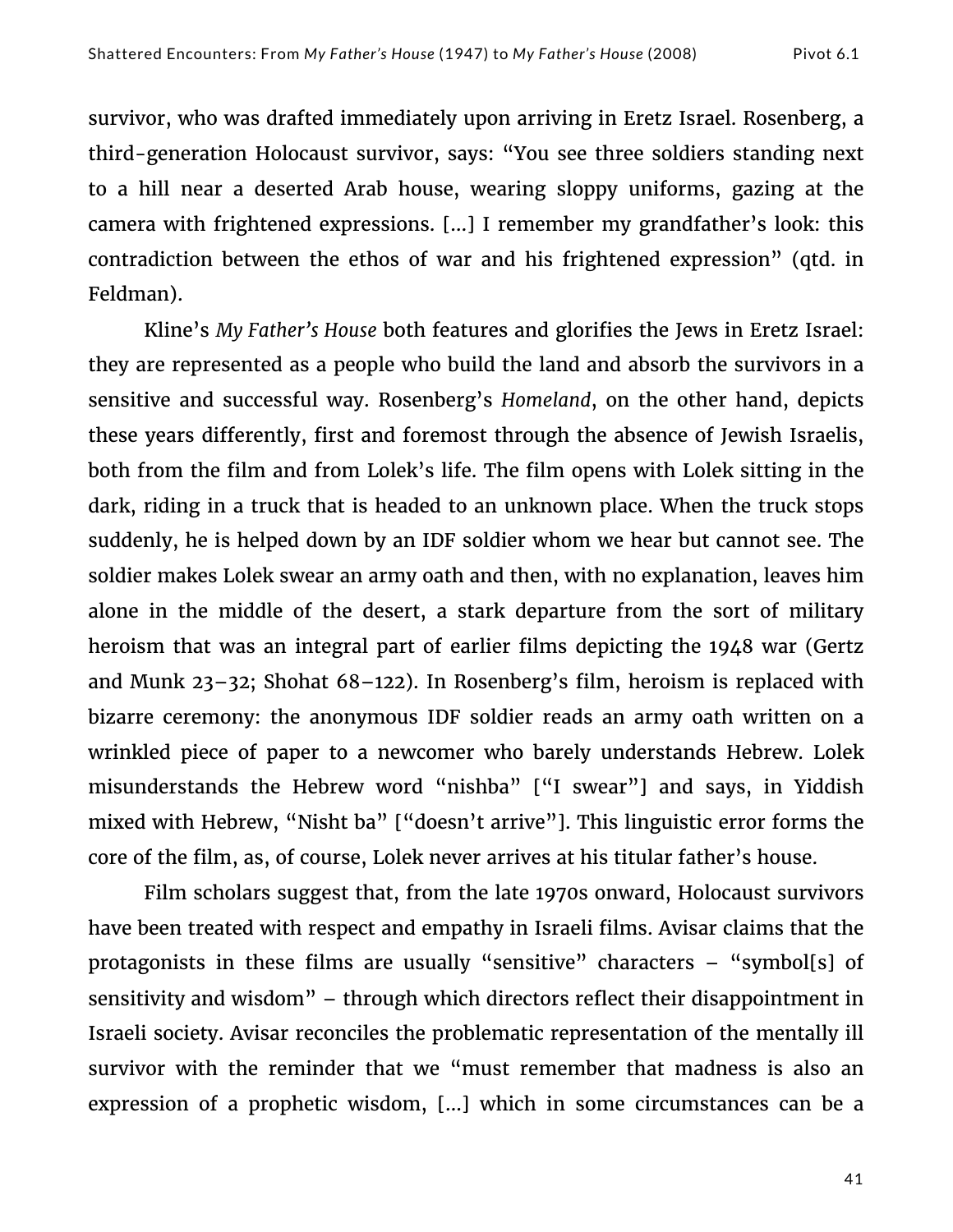positive substitute to a society" ("National" 173–74). Gertz claims that these films changed the way the survivors were represented and judged: "What was considered egoism is now represented as individualism; what was considered in the past as a detached Jewish passivity is now a spiritual wealth; what was represented as cowardice is now represented as sensitivity" (*Different* 42). Zimmerman, too, asserts that these films represent Holocaust survivors in a much more complex way than do the earlier films, "addressing their pain and illness and their strength and adaptive powers, […] which enabled them to rebuild their lives anew"  $(331)$ .

I would argue, to the contrary, that most Israeli fiction films from those decades continue to repeat, and even deepen, negative images of Holocaust survivors. Since the late 1970s, the cinematic image of native Israeli society has indeed changed – from loving and embracing to cold, cruel, and indifferent – a culture ignoring the pain of Holocaust survivors. But this cinematic shift did not improve the negative image of the survivors themselves; rather, it worsened it. Films produced up until the 1980s attempted to glorify Zionism, and the Zionist happy ending transformed Holocaust survivors into "pure and moral" citizens. The critique of Zionism that permeates contemporary films, meanwhile, acts to disrupt the transformation process. As a result, survivors are portrayed, from beginning to end, as belonging to the bizarre fringes of society. There is neither Zionist redemption nor happy ending. In highlighting the supposed suffering of the survivors, the directors of these films aim to critique Israeli society but paradoxically deepen the problematic cinematic representation of Holocaust survivors.

Rosenberg's *My Father's House* is set in the middle of a desert where nothing can be seen but a deserted Arab village, whose former inhabitants have either been killed, expelled, or have fled. This dystopian space does not encourage a successful integration process, and Minz and Lolek remain estranged throughout the film. Rather than undergoing some process of absorption, their wretched state at the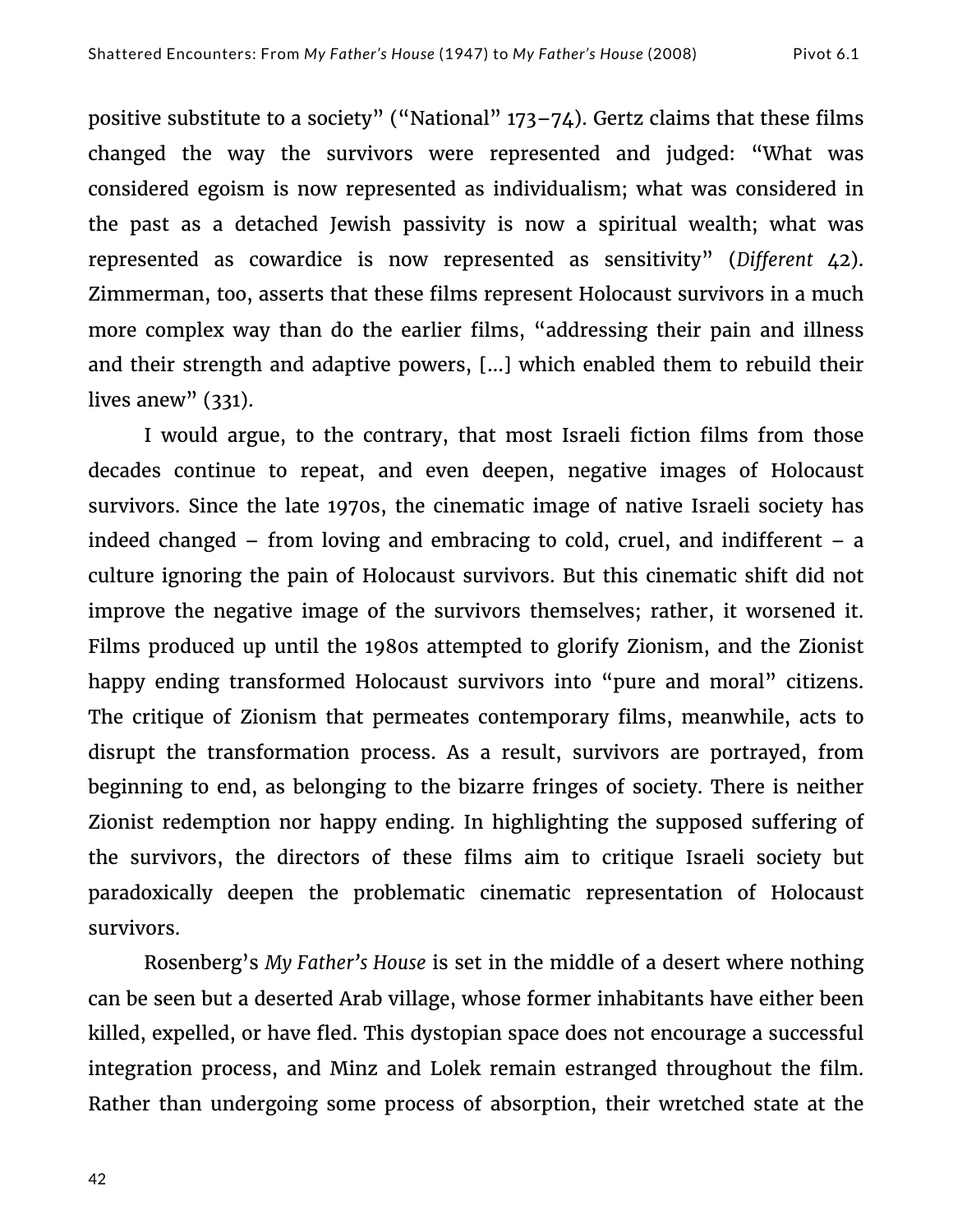beginning of the film only changes for the worse, until it reaches its tragic conclusion.

The Hebrew spoken by the IDF soldier for a few moments in the opening scene is replaced by Yiddish for the duration of the film, and Rosenberg explains that his choice of Yiddish was intentional: it was his way of fighting back against attempts by the state's collective memory agents to erase diasporic mentality and culture (that is, Yiddish language and culture) and replace it with Hebrew: Yiddish "is an alternative to Hebrew and to representations of the 1948 war in the Israeli films of the state's first decades. […] It is a culture that was erased, and it is a great loss. […] Even though there was a great demand for Yiddish in the first decades, Yiddish was forbidden, for example, in theatre. In the film, I try to protest against the demolition of this culture" (qtd. in Arad). This decision demanded quite an effort from Rosenberg and the film's two main actors, Itay Tiran and Mickey Leon. Rosenberg wrote the script in Hebrew, learned Yiddish, and then translated the script with the help of his teachers. Tiran and Leon, meanwhile, knew only basic Yiddish and learned the language with a private tutor (Feldman). Rosenberg stated after completing the film that "now both of them speak it fluently and even read poetry in Yiddish" (qtd. in Arad).

The absence of native Israelis in Rosenberg's film transforms the sadistic Minz into Lolek's mentor. The noble values taught to Holocaust survivors by the Jews of the Yishuv in the earlier films are here replaced by Minz's twisted interpretation of Zionist values. At the beginning of the film, Minz appears to be the epitome of a successfully integrated Holocaust survivor as portrayed in the early films: he is dominant, tanned, manly, and strong; and he repeats slogans from the cultural atmosphere of the 1940s and 1950s, telling Lolek, "A couple of days in the sun and no one will know that you came from *there*" and, later, "you should work and exercise." But it turns out that Minz's integration into Jewish-Israeli society was more fraught than initial appearances suggested. He is quickly revealed to be a sadist who abuses Lolek both physically and mentally. When he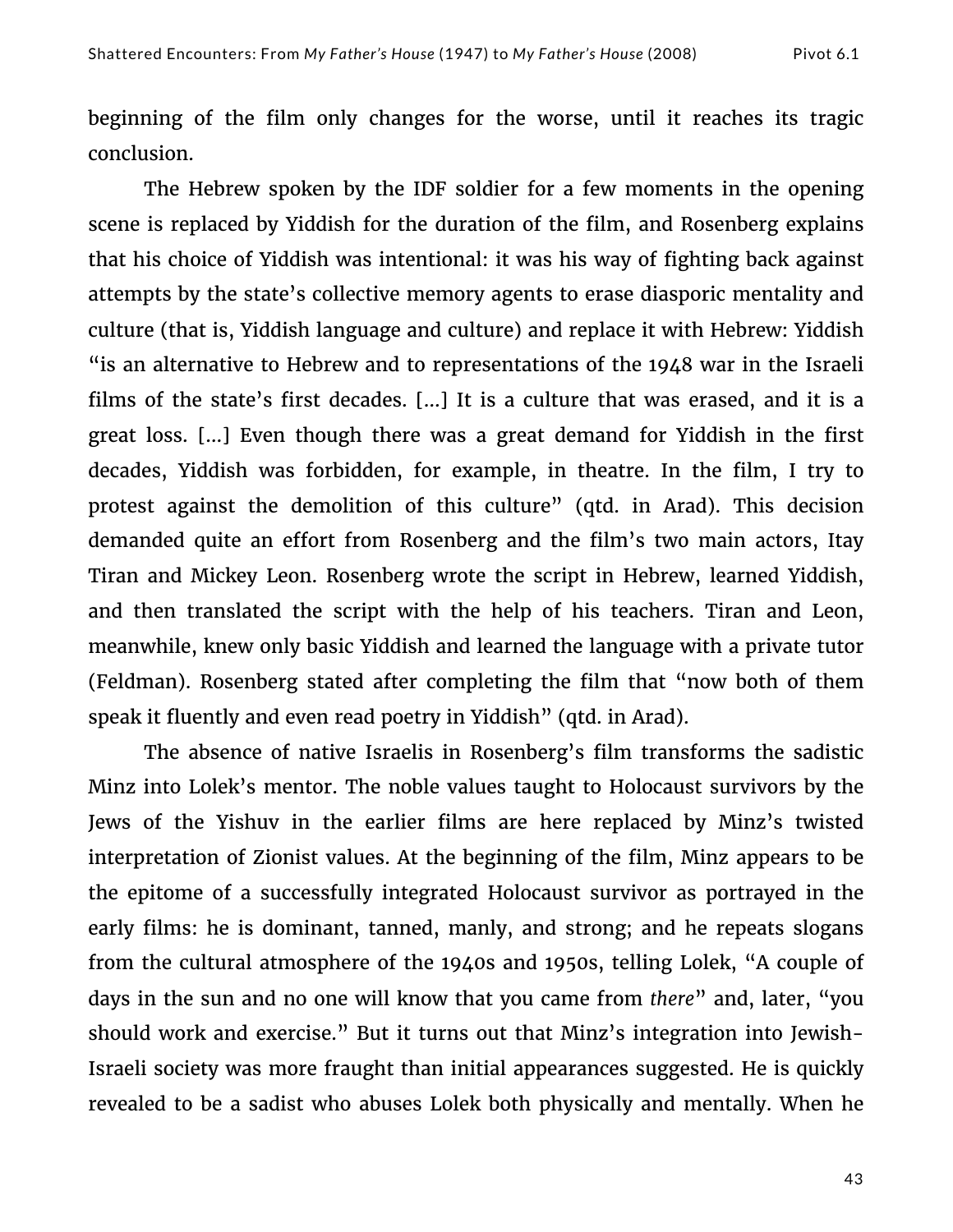hears that Lolek is searching for his girlfriend, Nina, who had left Poland before the war and moved to the Israeli city of Haifa, Minz cruelly lies: he tells Lolek that Haifa was destroyed in the war and that all of its residents were killed.

As opposed to the portrayal of a nurturing Israel in the early films, here Israel is a dystopia that does not revive but, instead, destroys. Kline's 1947 film presents a warm relationship between Jews and Arabs, while Rosenberg's film in 2008 presents a harsh critique of Zionism that portrays the victims of the Nazis as perpetrators in their own right. Minz's abuse of Lolek and his worship of power has Nazi undertones, and the director's attempts to draw a parallel between Zionism and Nazism can also be found in the portrayal of the Israeli–Palestinian conflict. In one scene, Minz exploits Lolek by sending him to bring water from the Arab village down the hill. While early Israeli cinema focused on the Zionist pioneers who worked the land and succeeded in pumping water from the soil, thus bringing fertility to the land for both Jews and Arabs, Rosenberg erases this image: Lolek enters a deserted Arab house and drinks from the water the Arabs have left behind, thus symbolically taking life from them. Instead of creating life and roaming the land, Lolek takes over a house that does not belong to him, and this invasion is a symbol of Rosenberg's perspective of the 1948 war. Moments later, while in the house, Lolek discovers the body of a young Arab. He lies down on the ground opposite the dead boy, unconsciously mimicking the position of the dead body. The similarity in posture highlights the resemblance between them: one is physically dead; the other is mentally shattered, dead on the inside. For Rosenberg, both are victims of Zionism.

As Minz sends Lolek to the Arab village, he warns him about the village's ghosts. But the ghosts of the past overwhelm both Minz and Lolek in the film. They appear in Minz's nightmares, as he calls out in his sleep every night to his mother, who was murdered in the Holocaust. Lolek's ghosts, on the other hand, appear at the end of the film in the form of his dead parents, as he wanders in the desert on the verge of death. The clear consonance between the ghosts of the Arab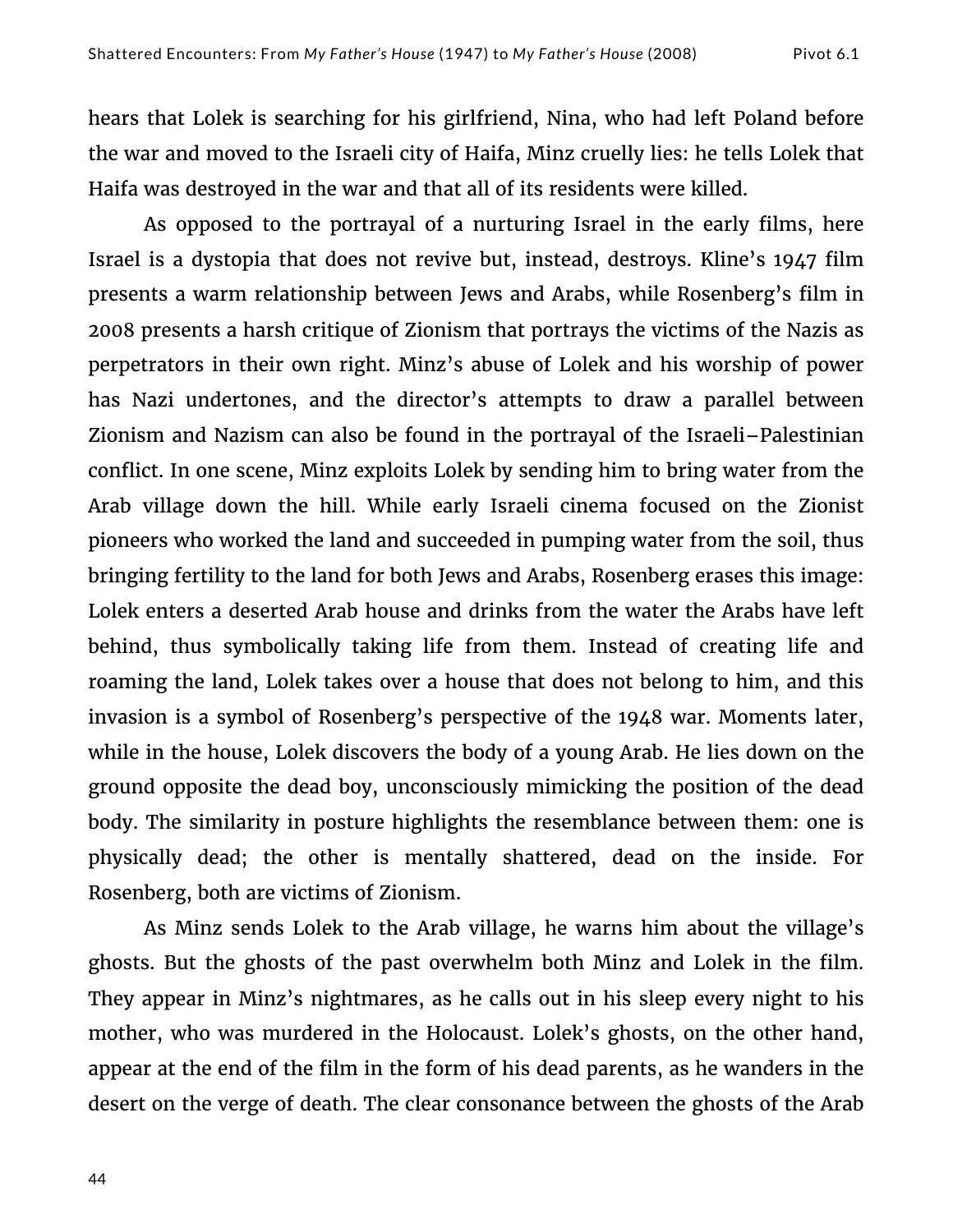village and the ghosts of the Holocaust creates yet another parallel between the Holocaust and the Nakbah, between Arabs and Holocaust survivors. Both groups are represented in the film as shattered peoples, victims of the Zionist project.

The early films ended by representing Holocaust survivors as the personification of a successful integration process. In Rosenberg's film, however, Minz and Lolek come to symbolize the failure of precisely this process of integration. When Lolek returns to the army outpost, he and Minz sit alone in the middle of the desert in surreal anticipation, as if lifted from a Beckett play, waiting for an enemy that never shows up. This anticipation turns the 1948 war, glorified in the early films (see Cohen; Feldstein), into an incomprehensible war that has caused numerous casualties for no apparent reason. At one point, Lolek asks, "What do Arabs look like?," strengthening the film's representation of the war as absurd.

The assimilation of survivors in the early films was always linked to the erasure of their past: they were required to leave their memories behind in order to integrate into Israeli life. In films produced since the late 1970s, however, there is no happy ending of total integration, as the dystopian space does not encourage a successful assimilation process. This theme figures in Rosenberg's film, too. As Minz's sadistic characteristics intensify throughout the film, Lolek tries to find shelter from the stifling desert heat and comes upon an Israeli flag, which he uses to cover his face. The bright and sunny space, which favourably represented the idyllic Eretz Israel in the early films, is here turned into a destructive power against Lolek, who seeks protection. The use of the Israeli flag as a means of shelter, without addressing its national meanings, is thus another subversion of the Zionist ethos. And the flag goes on to instantiate murder: when Minz orders Lolek to stop using the flag to cover his face, Lolek, whose mental state has deteriorated and who has learned violence from his "mentor," shoots Minz in order to end their sadistic relationship and then runs into the desert.

Kline's *My Father's House* ended with the healing of David and his assimilation into a new agricultural settlement, while acknowledging the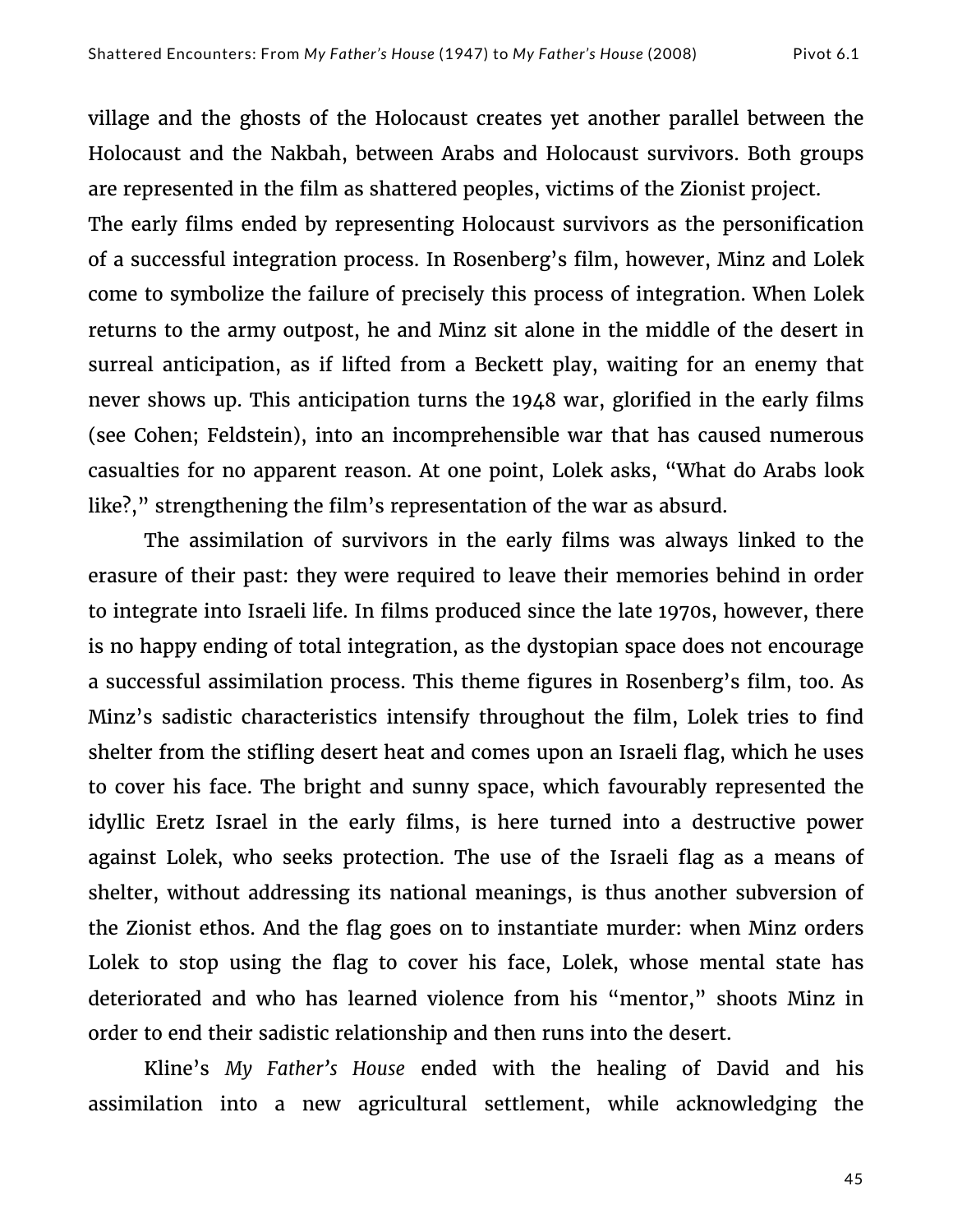collective therapeutic aspects of the Zionist enterprise. Six decades later, Rosenberg's *Homeland* destroys this happy ending and turns assimilation into a nightmare. Instead of being reborn into the Zionist collective, Lolek wanders in the desert, mentally broken, drenched with sweat, and suffering from sunstroke. On the verge of death, he collapses and hallucinates coming upon and entering an apartment, which appears to be his family home in Poland before his parents were murdered by the Nazis. In his hallucination, his mother kisses him and expresses concerned that Lolek wants to bid farewell to Nina before she immigrates to Haifa. Lolek sits down and eats his last meal as his mother stares at him tenderly, uttering his name for the first time in the film, as though she has finally given him his identity. Lolek finishes eating and leaves to visit Nina; he hugs and kisses his mother, as if for the last time, and closes the door. He experiences, in this hallucination, what life snatched from him: the ability to bid farewell to his parents.

The depiction of the encounter among Holocaust survivors, the Land of Israel, and its inhabitants has changed fundamentally over the years. The earlier utopian vision of broken survivors being welcomed, healed, and saved by the Jews of Eretz Israel was replaced by a representation of a cruel society indifferent to the distress of Holocaust survivors, a depiction of a country in which survivors were marginalized and even exploited. The problematic image of the Holocaust survivor in Israeli cinema has thus changed for the worse. Instead of addressing the complexity of Holocaust trauma and the varied facets of Holocaust survivors' identities, cinematic representations of survivors in recent decades have deepened the problematic characterization further. Contemporary representations portray survivors in a perpetual state of collapse under the burden of the past, foreclosing on the integration process and depicting survivors as traumatized people at the margins of society, from beginning to end. Whether used in order to glorify Zionism and integration or to criticize Zionism and the assimilation process, Holocaust survivors have remained a political tool in the hands of Israeli directors.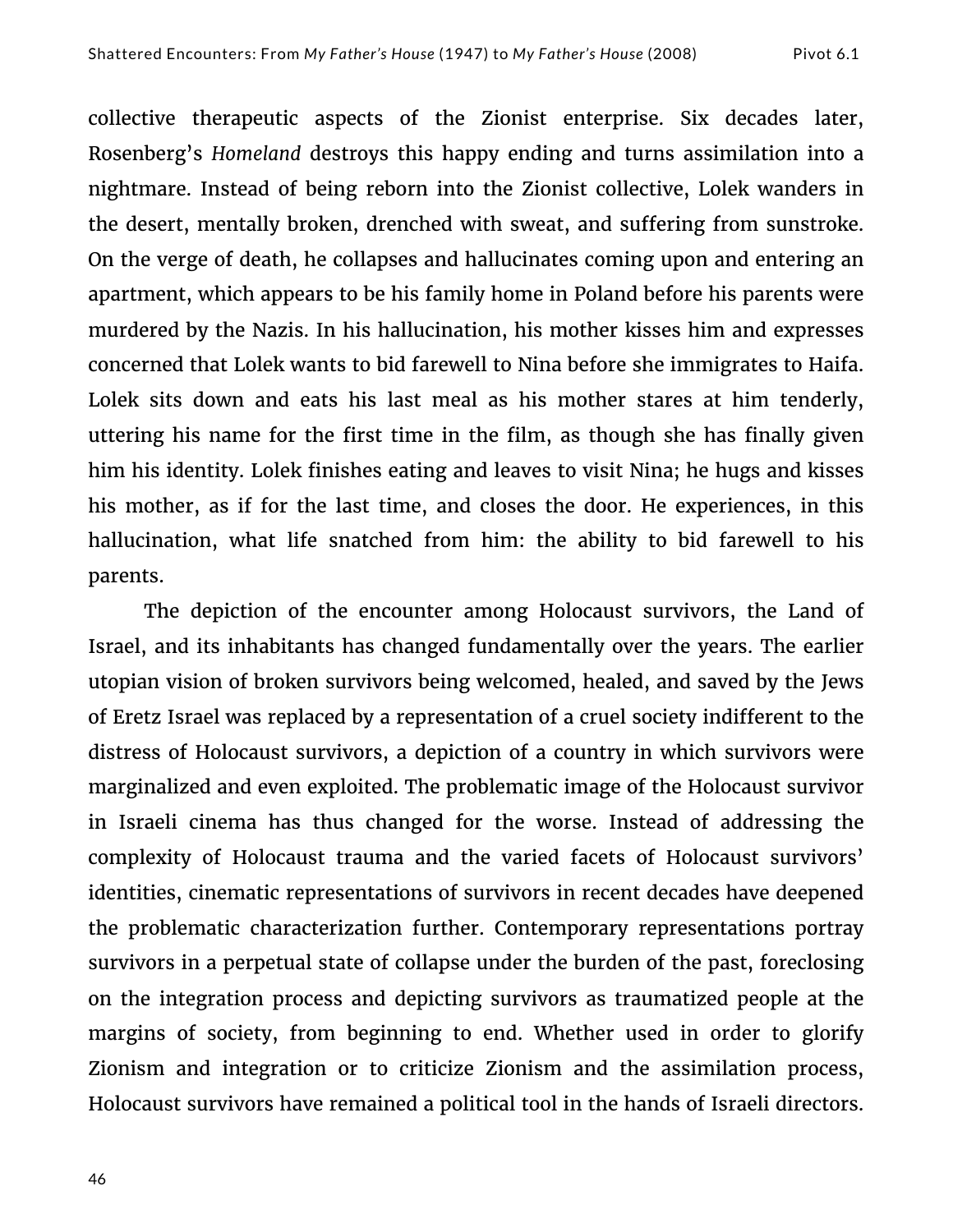Both in the 1940s and in the 2000s, this political exploitation ultimately damages the image of Holocaust survivors. Israeli film ignores the successful integration of most Holocaust survivors in Israel and erase the tremendous effect they have had on Israeli society, which is acknowledged in the historical record (see Yablonka, Guterman, and Shalev). Instead, these representations of traumatized people cast a dark shadow on the collective memory of one of the most important and successful groups in Israeli society, people who have left a profound mark on Israeli economics, politics, medicine, education, and culture – despite their emotional scars.

# O

## **Works Cited**

- Arad, Dafna. "Operation Grandma." *Walla*, 10 Jan. 2007, http://e.walla.co.il/item/1037439. [Hebrew]
- Avisar, Ilan. "The Holocaust in Israeli Cinema as a Conflict between Survival and Morality." Talmon and Peleg, pp. 151–67.
- —. "National Anxieties, Personal Nightmares: The Holocaust Complex in Israeli Cinema." *Fictive Looks: On Israeli Cinema*, edited by Nurith Gertz, Orly Lubin, and Judd Ne'eman, Open U of Israel P, 1993, pp.160–78. [Hebrew]
- Cohen, Uri S. "From Hill to Hill: A Brief History of the Representation of War in Israeli Cinema." Talmon and Peleg, pp. 43–58.
- Feldman, Yotam. "In Yiddish It Looks Better." *Haaretz*, 14 Aug. 2008, http://www.haaretz.co.il/misc/1.1343135. [Hebrew]
- Feldstein, Ariel. "Here We Film War: The Birth of the New Jew in 1948 Films." *Israel*, vol. 16, 2000, pp. 251–69. [Hebrew]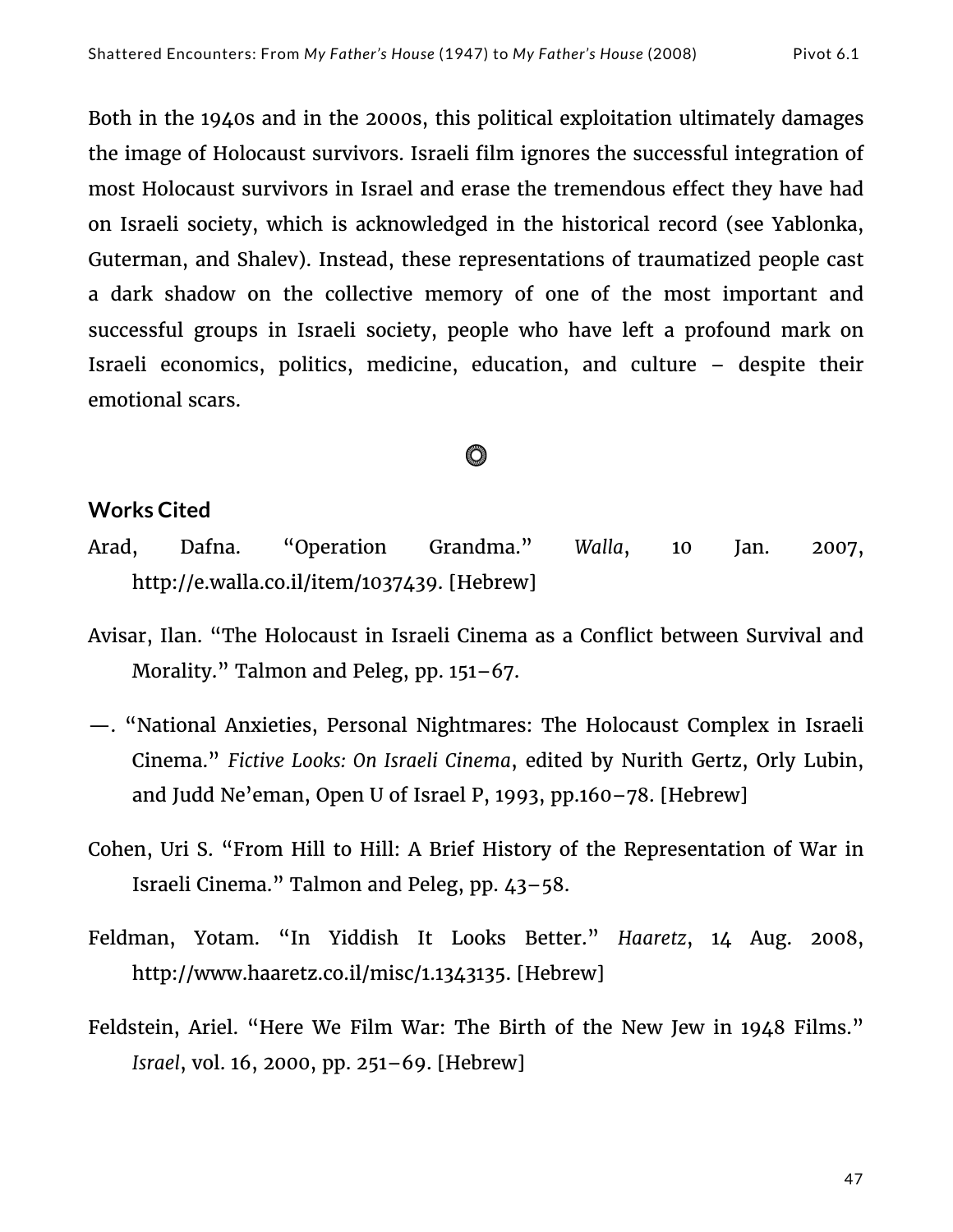- Gelber, Yoav. *Independence and Nakbah: Israel, the Palestinians and the Arab World, 1948*. Dvir, 2004. [Hebrew]
- Gertz, Nurith. *A Different Choir: Holocaust Survivors, Foreigners, and Others in Israeli Cinema and Literature*. Open U of Israel P, 2004. [Hebrew]
- —. *Motion Fiction: Israeli Fiction in Film*. Open U of Israel P, 1993. [Hebrew]
- Gertz, Nurith, and Yael Munk. *Looking Back: The First Decades of Israeli Cinema*. Open U of Israel P, 2014. [Hebrew]
- Grodzinsky, Yosef. *In the Shadow of the Holocaust: The Struggle Between Jews and Zionists in the Aftermath of World War II*. Common Courage, 2004.
- Gross, Natan. *Jewish Film in Poland*. Magnes Press, 1990. [Hebrew]
- Heineman, Elizabeth D. "Sexuality and Nazism: The Doubly Unspeakable?" *Journal of the History of Sexuality*, vol. 11, no. 1/2, 2002, pp. 22–66.
- Kimmerling, Baruch. "The Continuation of the Israeli–Palestinian Conflict by 'Academic' Means: Reflections on the Problematics of Publishing Books and Reviewing Them." *Contemporary Sociology*, vol. 35, no. 5, 2006, pp. 447–49.
- Kimmerling, Baruch, and Joel S. Migdal. *Palestinians: The Making of a People*, Harvard UP, 1998.
- Kline, Herbert, director. *My Father's House*. Jewish National Fund, 1947.
- Kronish, Amy, "Reminiscences of a Pioneering Filmmaker An Interview with Meyer Levin." 23 June 1981, Oral History Series, Interview No. 2, Israel Film Archive, Jersualem, Cinematheque.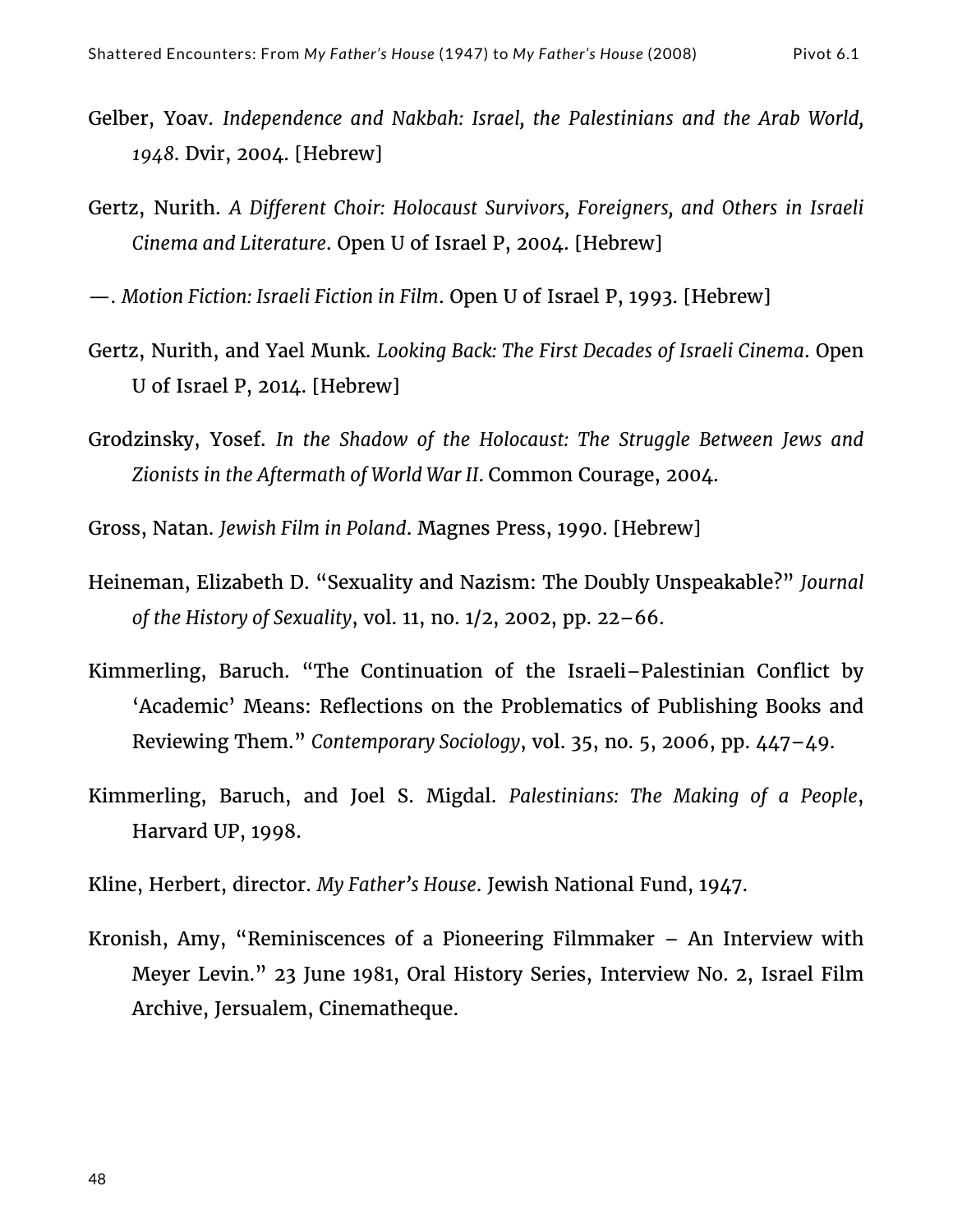Levenkron, Nomi. "Death and the Maidens: 'Prostitution,' Rape and Sexual Slavery during World War II." *Theory and Criticism*, vol. 15, 2008, pp. 15–44. [Hebrew]

Levin, Meyer. *In Search: An Autobiography*. Horizon, 1950.

- Meiri, Sandra. "History, Trauma and Ethics in Judd Ne'eman's Cinematic Oeuvre." *Israel*, vol. 14, 2008, pp. 35–69. [Hebrew]
- Morris, Benny. *The Birth of the Palestinian Refugee Problem, 1947–1949*. Cambridge UP, 1988.
- Pappé, Ilan. *The Idea of Israel: A History of Power and Knowledge*. Verso, 2014.
- Porat, Dina. *The Smoke-Scented Morning Coffee: The Encounter of the Yishuv and Israeli Society with the Holocaust and Its Survivors*. Yad Vashem, 2011. [Hebrew]
- Rosenberg, Dani, director. *My Father's House*. Sam Spiegel Film and Television School, 2008.
- Segev, Tom. *The Seventh Million*. Keter, 1991. [Hebrew]
- Shapira, Anita. "The Denial of the Diaspora and Its Disappearance." *Alpaim*, vol. 25, 2003, pp. 9–54. [Hebrew]
- —. "The Holocaust: Private Memory and Public Memory." *New Jews, Old Jews*, Am Oved, 1997, pp.103–86. [Hebrew]
- Shohat, Ella. *Israeli Cinema: East/West and the Politics of Representation*. Open U of Israel P, 2007. [Hebrew]
- Steir-Livny, Liat. "The Comeback of the Jewish Diaspora in Israeli Culture." *Identities in Transition in Israeli Culture*, edited by Yael Munk, Adia Mendelson-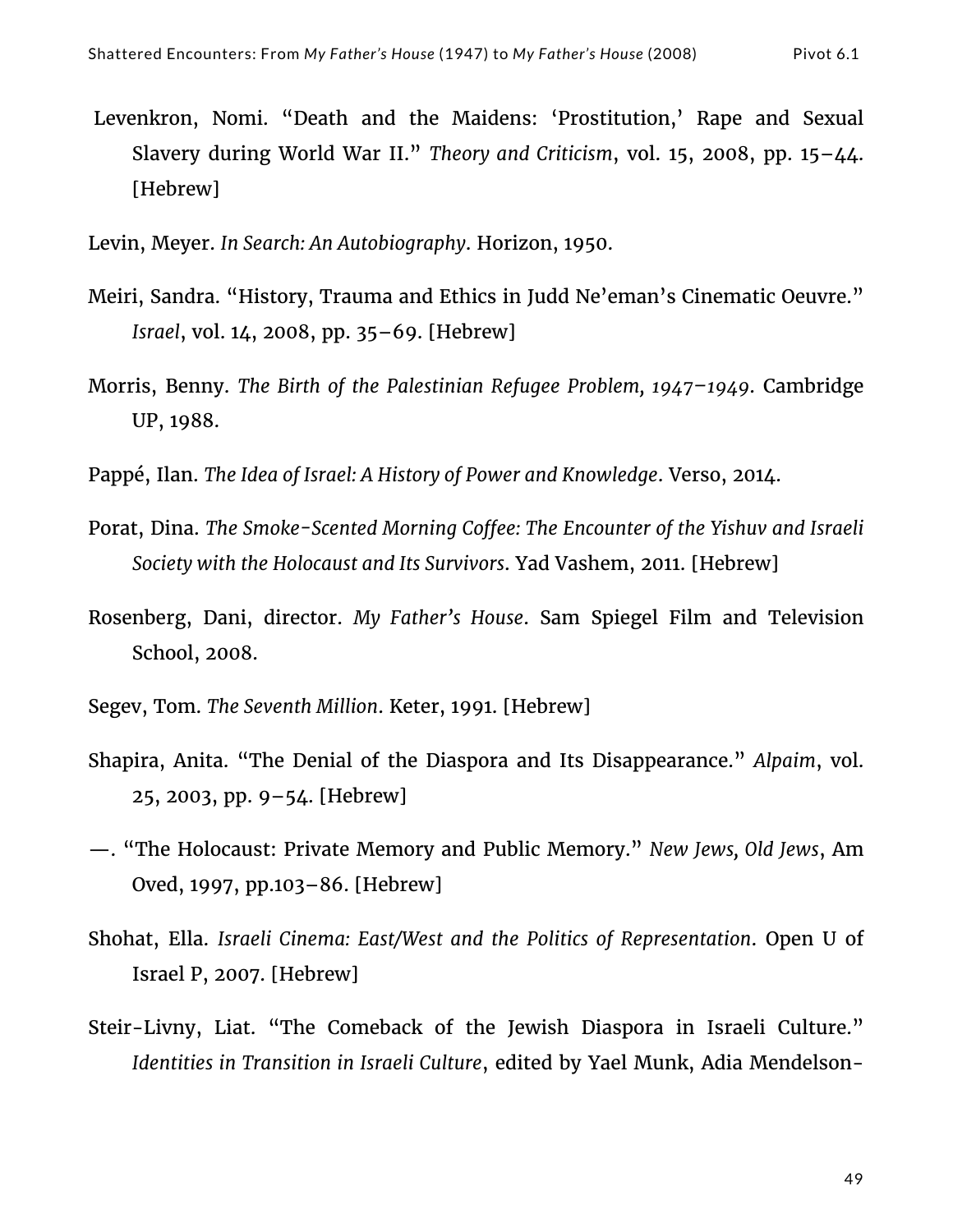Maoz, Sandra Meiri and Liat Steir-Livny, Open U of Israel P, 2013, pp. 461–81. [Hebrew]

- —. "The Threefold Exile: The Female Holocaust Survivor in Israeli Cinema." *Gender in Israel: New Studies on Gender in the Yishuv and the State*, edited by Margalit Shilo and Gideon Katz, Ben Gurion Research Institute, 2011, pp. 497–520. [Hebrew]
- —. *Two Faces in the Mirror: The Representation of Holocaust Survivors in Israeli Cinema*. Magnes, 2009. [Hebrew]
- —. *A World of Difference: Jewish and Zionist Propaganda in Eretz-Israel and in the USA, 1945–1948*. PhD Dissertation, Tel Aviv University, 2006. [Hebrew]
- Talmon, Miri, and Yaron Peleg, editors. *Israeli Cinema: Identities in Motion*. U of Texas P, 2011.
- Yablonka, Hanna. "Contradictory Identities, Complementary Identities: Holocaust Survivors, the Memory of the Holocaust and Israeli Identity." *Massuah*, vol. 28, 2000, pp. 301–17. [Hebrew]
- —. *The State of Israel versus Adolf Eichmann*. Keter, 2001. [Hebrew]
- Yablonka, Hanna, Bella Guterman, and Avner Shalev, editors. *We Are Here: Holocaust Survivors in Israel*. Yad Vashem, 2008. [Hebrew]
- Zertal, Idith. *The Nation and Death*. Dvir, 1993. [Hebrew]

Zimmerman, Moshe. *Do Not Touch my Holocaust*. Haifa UP, 2002. [Hebrew]